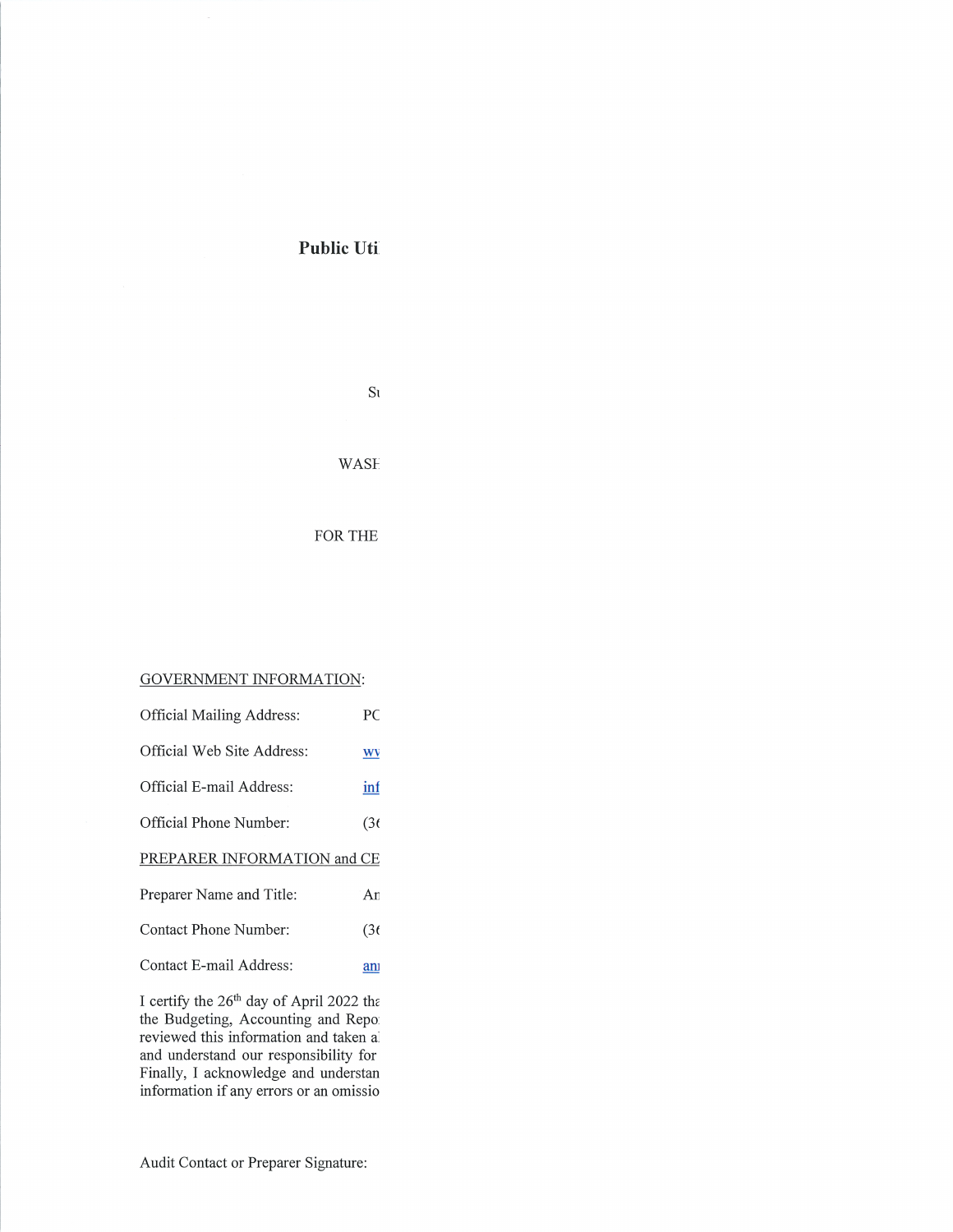# TABLE OF CONTENTS

- Management Discussion and Analysis ( $MD&A$ )
- **Statement of Net Position**
- Statements of Revenues, Expenses and Changes in Fund Net Position
- Statement of Cash Flows
- Notes to Financial Statements
	- Note  $1 -$  Summary of Significant Accounting Policies
	- $\bullet$  Note 2 Accounting and Reporting Changes
	- Note  $3$  Deposits and Investments
	- Note  $4 -$  Capital Assets
	- Note 5 Construction and Other Significant Commitments
	- $\bullet$  Note  $6$  Short-term Debt
	- $\bullet$  Note  $7$  Long-term Debt
	- Note 8 Restricted Component of Net Position
	- Note 9 Interfund Balances and Transfers
	- $\bullet$  Note 10 Pension Plan
	- Note  $11$  Extraordinary and/or Special Items
	- Note  $12$  Segment Information
	- Note  $13$  Property Tax
	- Note  $14 Risk Management$
	- $\bullet$  Note 15 COVID-19
	- Note  $16$  Subsequent Events
	- Note 17 Asset Retirement Obligations (ARO)
- Required Supplementary Information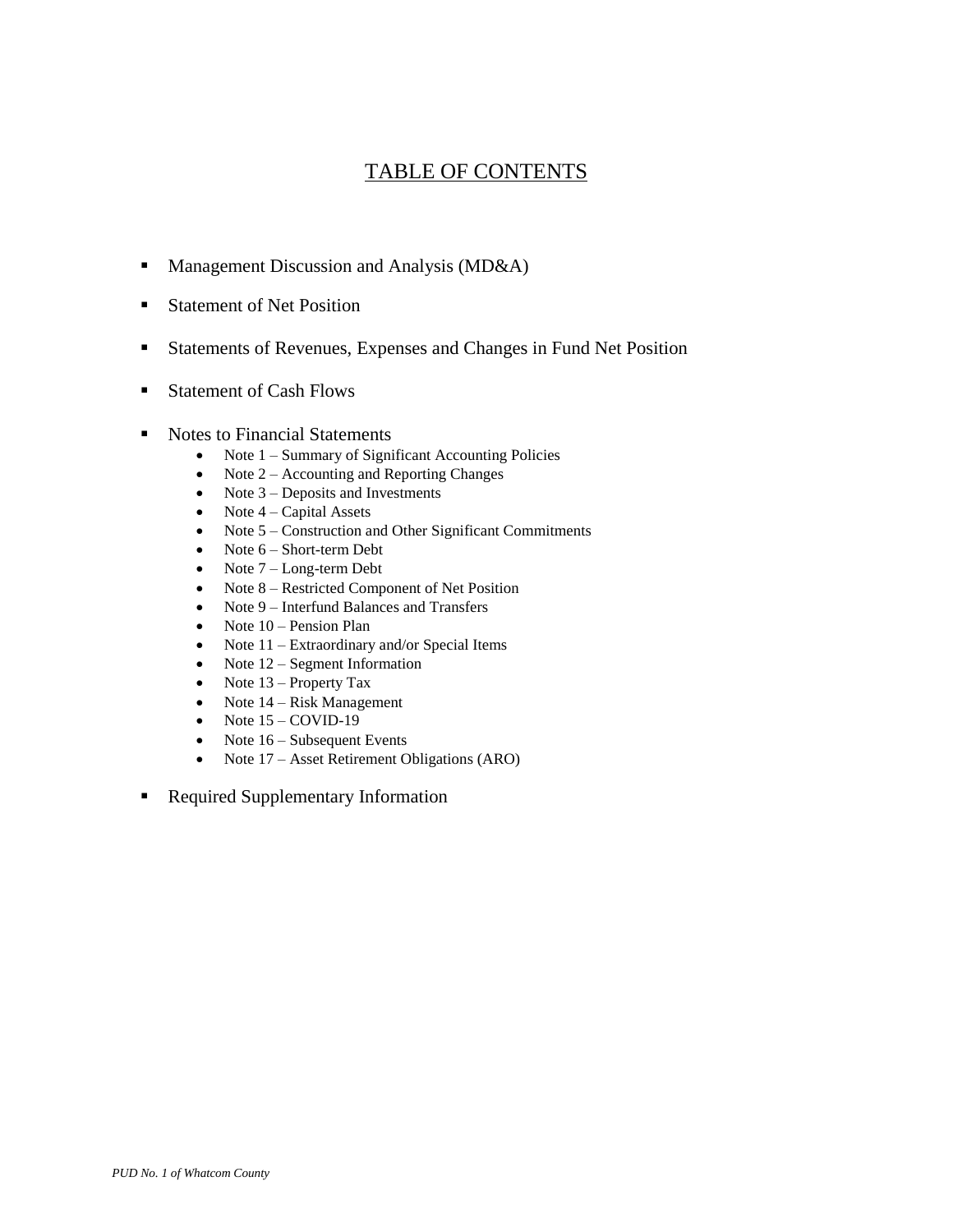MANAGEMENT'S DISCUSSION AND ANALYSIS

For The Year Ended December 31, 2021

#### OVERVIEW OF FINANCIAL STATEMENTS

The District's Annual Financial Report consists of the following four parts:

- 1. Management's Discussion and Analysis (MD & A) (this section)
- 2. Financial statements
- 3. Notes to the financial statements
- 4. Required supplemental information

The financial statements include a statement of net position, statement of revenues, expenses and changes in net position, statement of cash flows, and notes to the financial statements.

The statement of net position provides a record of the assets and liabilities of the District at the close of the year. It provides information about the nature and amounts of investments in resources (assets) and obligations to District creditors (liabilities). An elimination column is included to remove from the Statement of Revenues, Expenses, and Change in Net Assets amounts owing within the District. It provides a basis for evaluating the capital structure of the District and assessing its liquidity and financial flexibility.

The statement of revenues, expenses and changes in net position presents the results of the District's business activities for an annual period of time. The information contained in this statement can be used to determine whether the District is successfully recovering its costs through user fees and other charges, and to evaluate profitability and credit worthiness.

The statement of cash flows reports cash receipts, cash payments, and net changes in cash resulting from operating, financing, and investing activities for a year's period of time.

The notes to the financial statements provide information regarding the District's significant accounting policies and significant account balances and activities.

All District funds are operated as individual enterprise funds and collectively represent the financial operation of the District. A condensed comparative Statement of Net Position is shown below:

|                                  | 2021               |    | 2020       |
|----------------------------------|--------------------|----|------------|
| <b>ASSETS</b>                    |                    |    |            |
| <b>Current Assets</b>            | \$<br>14, 188, 164 | -S | 14,046,780 |
| Non-Current Assets               | 1,450,111          |    | 3,385,101  |
| Capital Assets (Net)             | 50,774,448         |    | 45,298,071 |
| <b>TOTAL ASSETS</b>              | \$<br>66,412,723   | \$ | 62,729,953 |
| <b>LIABILITIES</b>               |                    |    |            |
| Current Liabilities              | 5,142,212          |    | 4,114,112  |
| Non-Current Liabilities          | 21,411,275         |    | 19,693,336 |
| <b>TOTAL LIABILITIES</b>         | \$<br>26,553,487   | \$ | 23,807,447 |
| <b>NET POSITION</b>              |                    |    |            |
| Net Investment in Capital Assets | 28,055,347         |    | 24,434,640 |
| Restricted for Debt Service      | 1,450,864          |    | 3,445,843  |
| Unrestricted                     | 10,353,026         |    | 11,042,023 |
| <b>TOTAL NET POSITION</b>        | \$<br>39,859,236   | \$ | 38,922,506 |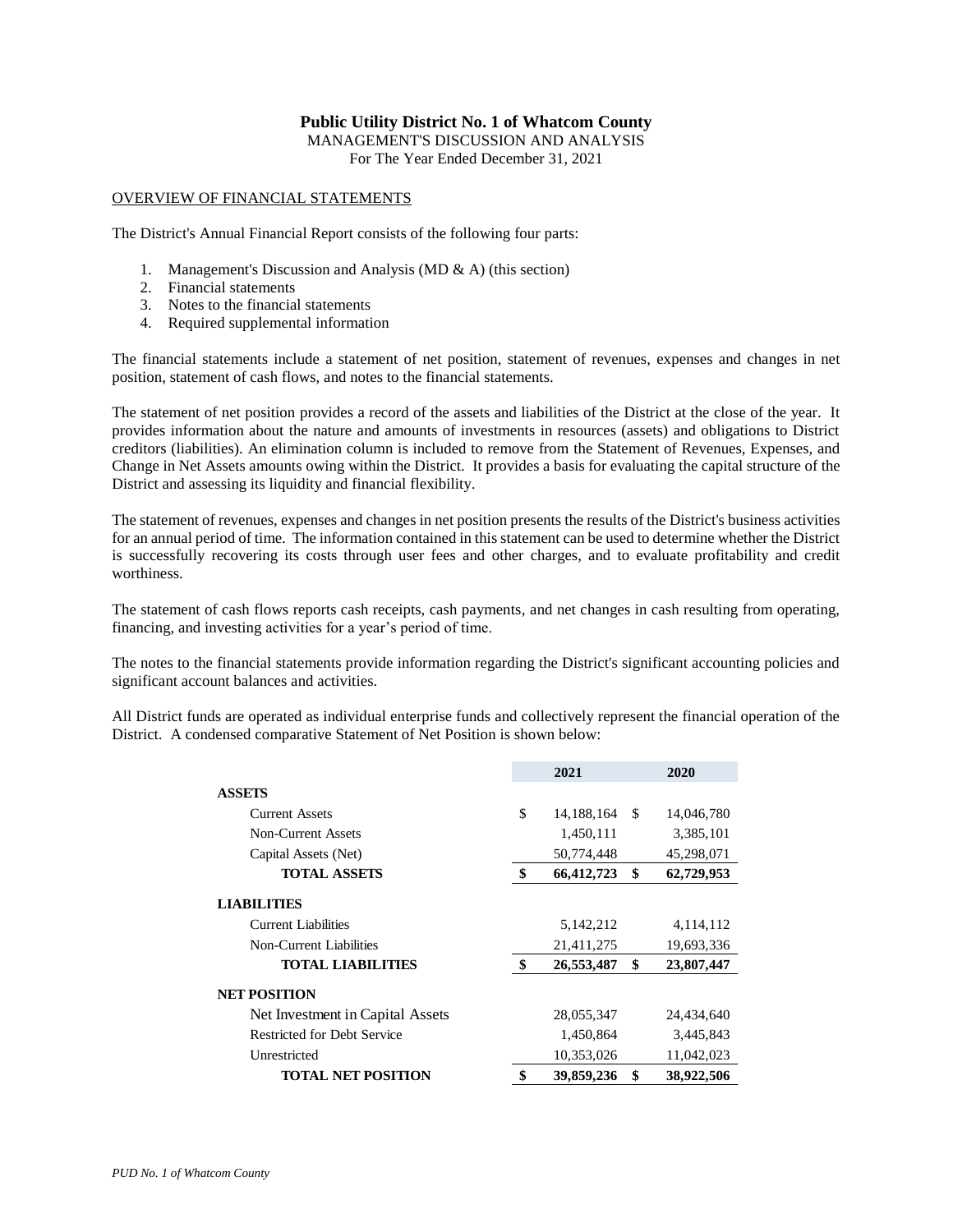MANAGEMENT'S DISCUSSION AND ANALYSIS For The Year Ended December 31, 2021

A condensed comparative Statement of Revenue, Expenses and Changes in Net Position for the District is shown below:

|                                               | 2021          | 2020            |
|-----------------------------------------------|---------------|-----------------|
| <b>REVENUES</b>                               |               |                 |
| <b>Operating Revenue</b>                      | \$20,768,636  | \$20,814,556    |
| Nonoperating Revenue                          | 418,267       | 495,802         |
| <b>TOTAL REVENUE</b>                          | \$21,186,903  | \$21,310,358    |
| <b>EXPENSES</b>                               |               |                 |
| <b>Operating Expenses</b>                     | 19,318,455    | 17,162,302      |
| Nonoperating Expenses                         | 931,718       | 1,132,968       |
| <b>TOTAL EXPENSES</b>                         | \$20,250,172  | \$18,295,270    |
| <b>INCOME (LOSS) BEFORE CONTRIBUTIONS AND</b> |               |                 |
| <b>SPECIAL ITEMS</b>                          | \$<br>936,731 | \$<br>3,015,088 |
| Special / Extraordinary Items                 |               | 348,000         |
| <b>CHANGE IN NET POSITION</b>                 | \$<br>936,731 | \$<br>3,363,088 |
| <b>BEGINNING NET POSITION</b>                 | \$38,922,506  | \$35,559,417    |
| <b>ENDING NET POSITION</b>                    | \$39,859,236  | \$38,922,506    |

#### FINANCIAL POSITION

#### Analysis of Changes in Total Net Position from 2020-2021

For the twelve months ending December 31, 2021, the total net position of the District increased by approximately \$937,000 or 2%. Total assets increased by \$3,683,000 and total liabilities increased by \$2,746,000 producing a net increase in net position.

The major components contributing to the increase in assets were an decrease in Cash and Cash Equivalents of \$559,000 from timing of payments and overruns in capital projects, an increase in Net Receivables of \$697,000 due primarily to timing of customer payments, a decrease in Bond Reserves of \$1,997,000 due to the refinance of the 2010 B bonds, an increase in Total Capital Assets Net of Depreciation of \$5,476,000, and an increase of the remaining assets of \$66,000.

The major components of the increase in total liabilities included a increase in Accounts Payables of \$825,000 due to timing of payments and some larger invoices for capital projects, an increase of \$55,000 in Accrued Employee Payable due to adjustments in the liability for vacation and sick leave payouts and the Teamster Withdrawal Liability, a decrease in Utility Taxes of \$72,000, an increase of \$269,000 in Contractor Retainage due to the capital projects, an increase of \$10,000 in Deposits, and a net increase in the bonds principal and interest payable of \$1,660,000 due to debt service payments and the issuance of the 2021 bonds.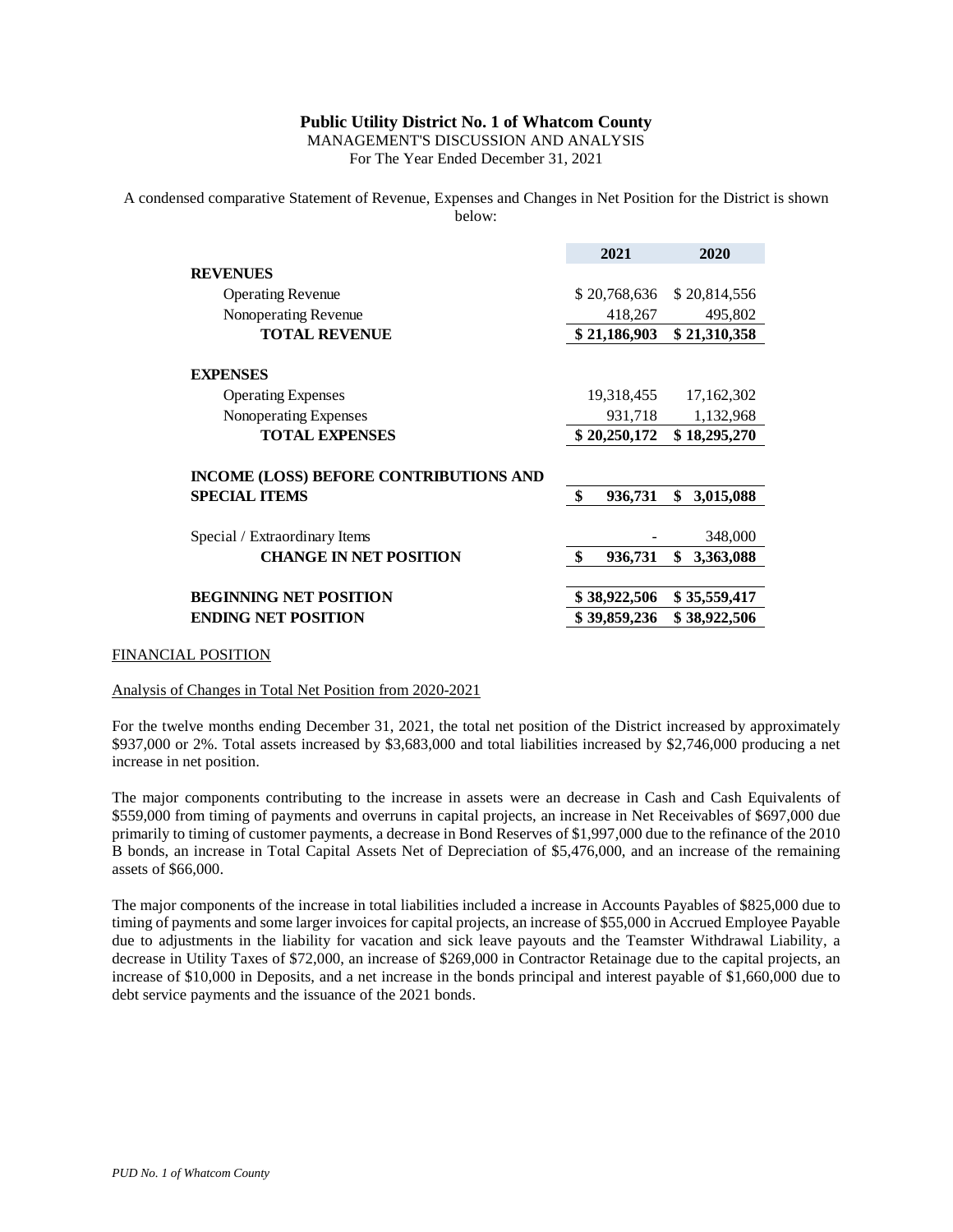# **Public Utility District No. 1 of Whatcom County** MANAGEMENT'S DISCUSSION AND ANALYSIS

For The Year Ended December 31, 2021

#### RESULTS OF OPERATIONS

### Analysis of changes in Revenue, Expenses, and change in Net Position for 2020-2021

Income before Contributions, and Extraordinary Items decreased from \$3,015,000 in 2020 to \$937,000 in 2021 (a \$2,078,000 decrease). Operating Revenue decreased by \$46,000. Operating expenses increased by \$2,156,000, which was primarily due to the expensing of the Refinery Substation capital project. Non-operating Revenue decreased by \$78,000 primarily due to a reduction in interest income. Non-operating Expenses reflected an overall decrease of \$201,000, resulting primarily from a decrease in interest expense.

### CAPITAL ASSETS

### Analysis of Changes in Capital Assets from 2020-2021

During 2021, Total Capital Assets Net of Depreciation increased by \$5,476,000 and were comprised of an overall increase in non-depreciated assets, including Construction Work-in-Progress for \$6,497,000 (\$1,546,000 of Construction Work-in-Progress was expensed during 2021 mainly consisting of work done on the Refinery substation after Phillips 66 decided to postpone the project), and the following change in capital assets: the Industrial Water Utility increased by \$63,000, the Grandview Water Utility increased by \$224,000, the Electric Utility increased by \$168,000, a \$98,000 increase for general utility and office assets accounted for in the Internal Services Fund and an increase in Accumulated Depreciation of \$1,574,000. SEE Note 4, *Capital Assets*.

### LONG-TERM DEBT

### Analysis of Changes in Long-Term Debt from 2020-2021

During 2021, the District's indebtedness for the 2010 LTGO bonds was reduced by \$13,784,000 due to being refinanced by the new 2021 bonds, the 2012 LTGO bond issue was reduced by \$365,000, the District's indebtedness for the 2013 LTGO bonds was reduced by \$309,000, the District's indebtedness for the 2016 LTGO bonds reduced by \$146,000, the District's indebtedness for the 2019 EDI loan was reduced by \$37,000, and the District's indebtedness for the new 2021 LTGO bonds increased by \$16,316,000 for a total overall long-term debt increase of \$1,676,000. SEE Note 7, *Long-term Debt.*

#### REQUEST FOR INFORMATION

The basic financial statements, notes and management discussion and analysis are designed to provide a general overview of the District's finances. Questions concerning any of the information provided in this report should be directed to the Director of Finance of the Public Utility District No. 1 of Whatcom County, PO Box 2308, Ferndale, WA 98248.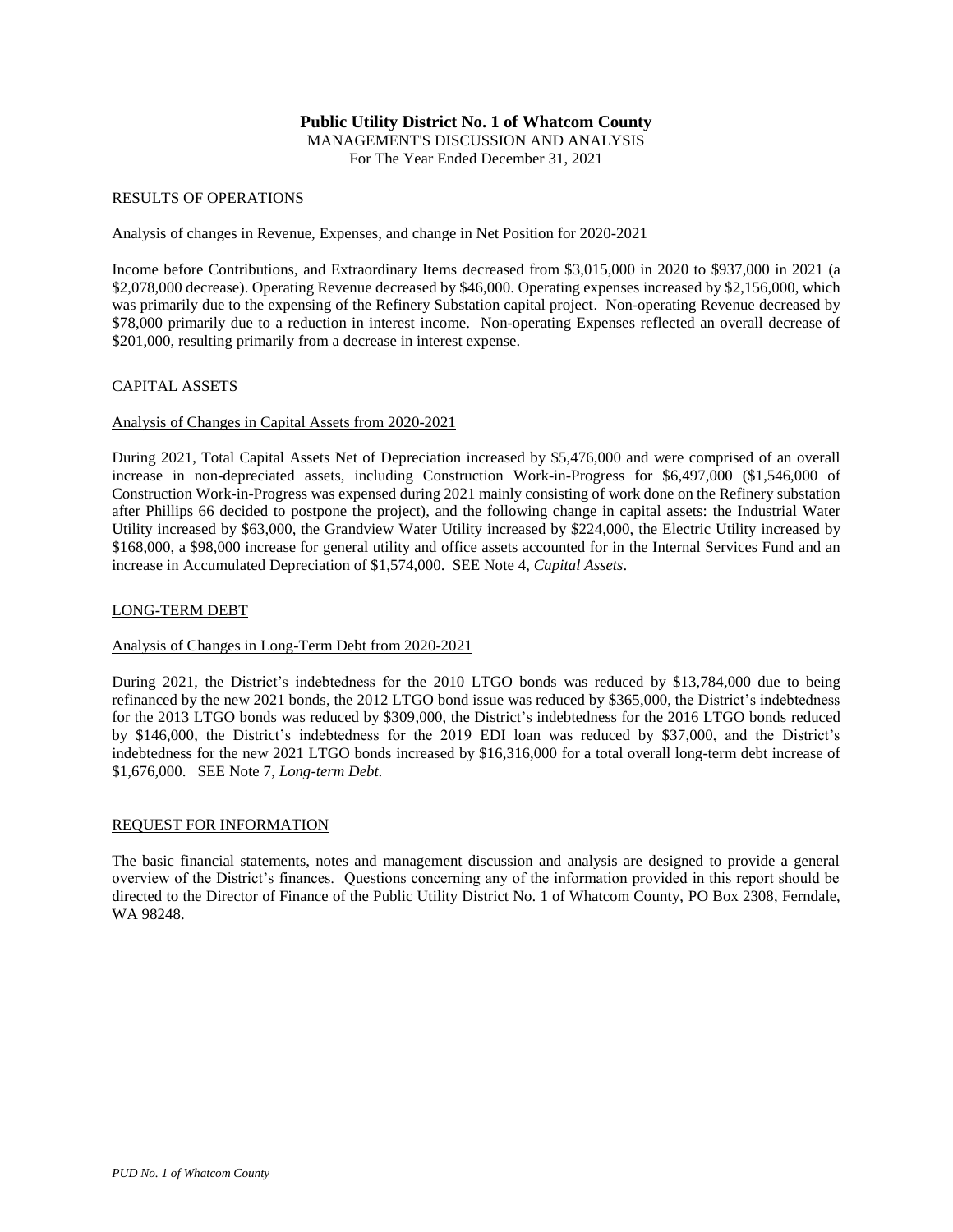# **Public Utility District No. 1 of Whatcom County** STATEMENT OF NET POSITION

As of December 31, 2021

## **ASSETS**

| <b>CURRENT ASSETS</b>                 |                  |
|---------------------------------------|------------------|
| Cash & Cash Equivalents               |                  |
| Cash                                  | \$<br>88,038     |
| <b>Whatcom County Investment Pool</b> | 11,338,274       |
| Total Cash & Cash Equivalents         | 11,426,312       |
| Receivables (Net):                    |                  |
| Customers                             | 2,478,493        |
| Other                                 | 1,201            |
| Total Accounts Receivables (Net)      | 2,479,693        |
| Restricted Cash & Cash Equivalents    | 238,154          |
| Prepayments                           | 44,005           |
| <b>TOTAL CURRENT ASSETS</b>           | \$<br>14,188,164 |
| <b>NON-CURRENT ASSETS</b>             |                  |
| <b>Bond Issue Costs</b>               | 237,401          |
| <b>Restricted Assets</b>              |                  |
| <b>Investments - Bond Reserves</b>    | 1,212,710        |
| Capital Assets Not Being Depreciated  |                  |
| Land                                  | 108,000          |
| Easements                             | 56,260           |
| <b>Construction in Progress</b>       | 8,612,749        |
| Capital Assets Being Depreciated:     |                  |
| Buildings & Structures                | 26,040,841       |
| Machinery & Equipment                 | 39,150,466       |
| Intangible                            | 866,000          |
| Less Accumulated Depreciation         | (24,059,868)     |
| <b>Total Capital Assets (Net)</b>     | 50,774,448       |
| <b>TOTAL NONCURRENT ASSETS</b>        | \$<br>52,224,559 |
| <b>TOTAL ASSETS</b>                   | \$<br>66,412,723 |
|                                       |                  |

The notes to financial statements are an integral part of this statement.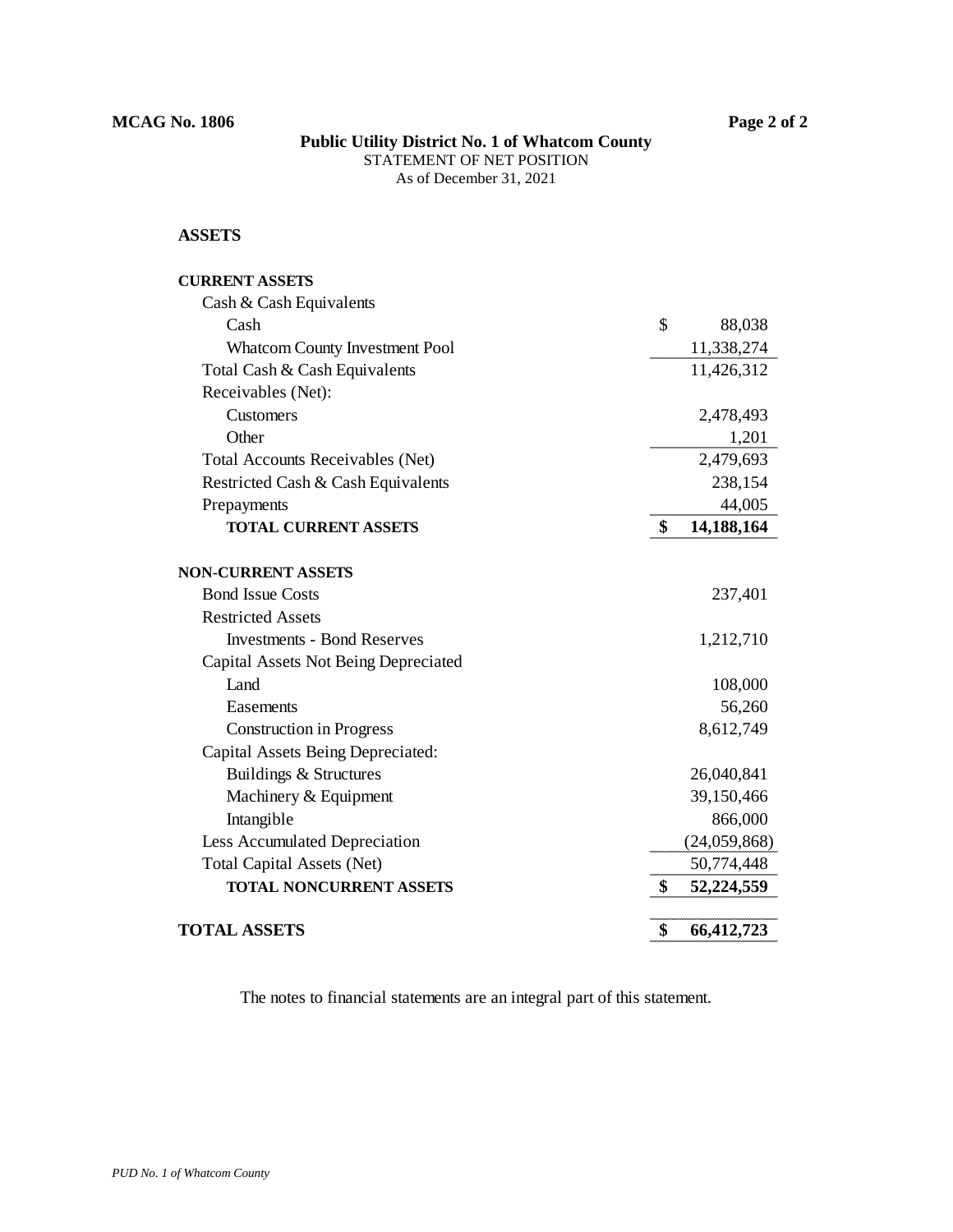## STATEMENT OF NET POSITION

As of December 31, 2021

## **LIABILITIES**

| <b>CURRENT LIABILITIES</b>                     |                  |
|------------------------------------------------|------------------|
| <b>Accounts Payable</b>                        | \$<br>1,937,230  |
| Accrued Employee Payable                       | 633,309          |
| <b>Accrued Insurance Claims Reserve</b>        | 73,183           |
| <b>Accrued Utility Taxes</b>                   | 245,648          |
| <b>Contractor Retainage</b>                    | 284,477          |
| Bonds, Notes, and Loans Payable                |                  |
| 2012 LTGO Series A&B Bonds Principal - Current | 380,000          |
| 2012 LTGO Series A&B Interest                  | 3,545            |
| 2013 LTGO Bond Principal - Current             | 295,000          |
| 2013 LTGO Bond Interest                        | 13,150           |
| 2016 LTGO Bond Principal - Current             | 145,763          |
| 2016 LTGO Bond Interest                        | 1,523            |
| 2019 EDI Loan Principal - Current              | 37,063           |
| 2019 EDI Loan Interest                         | 606              |
| 2021 LTGO Bond Principal - Current             | 1,030,000        |
| 2021 LTGO Bond Interest                        | 45,533           |
| Deposits & Other Payables                      | 16,182           |
| <b>TOTAL CURRENT LIABILITIES</b>               | \$<br>5,142,212  |
| <b>NON-CURRENT LIABILTIES</b>                  |                  |
| Bonds, Notes, and Loans Payable                |                  |
| 2012 LTGO Bond Principal                       | 803,610          |
| 2013 LTGO Bond Principal                       | 3,903,396        |
| 2016 LTGO Bond Principal                       | 728,813          |
| 2019 EDI Loan Principal                        | 689,910          |
| 2021 LTGO Bond Principal                       | 15,285,546       |
| <b>TOTAL NON-CURRENT LIABILTIES</b>            | \$<br>21,411,275 |
|                                                |                  |
| <b>TOTAL LIABILITIES</b>                       | \$26,553,487     |
| <b>NET POSITION</b>                            |                  |
| Net Investment in Capital Assets               | 28,055,347       |
| <b>Restricted for Debt Service</b>             | 1,450,864        |
| Unrestricted                                   | 10,353,026       |
| <b>TOTAL NET POSITION</b>                      | \$<br>39,859,236 |

The notes to financial statements are an integral part of this statement.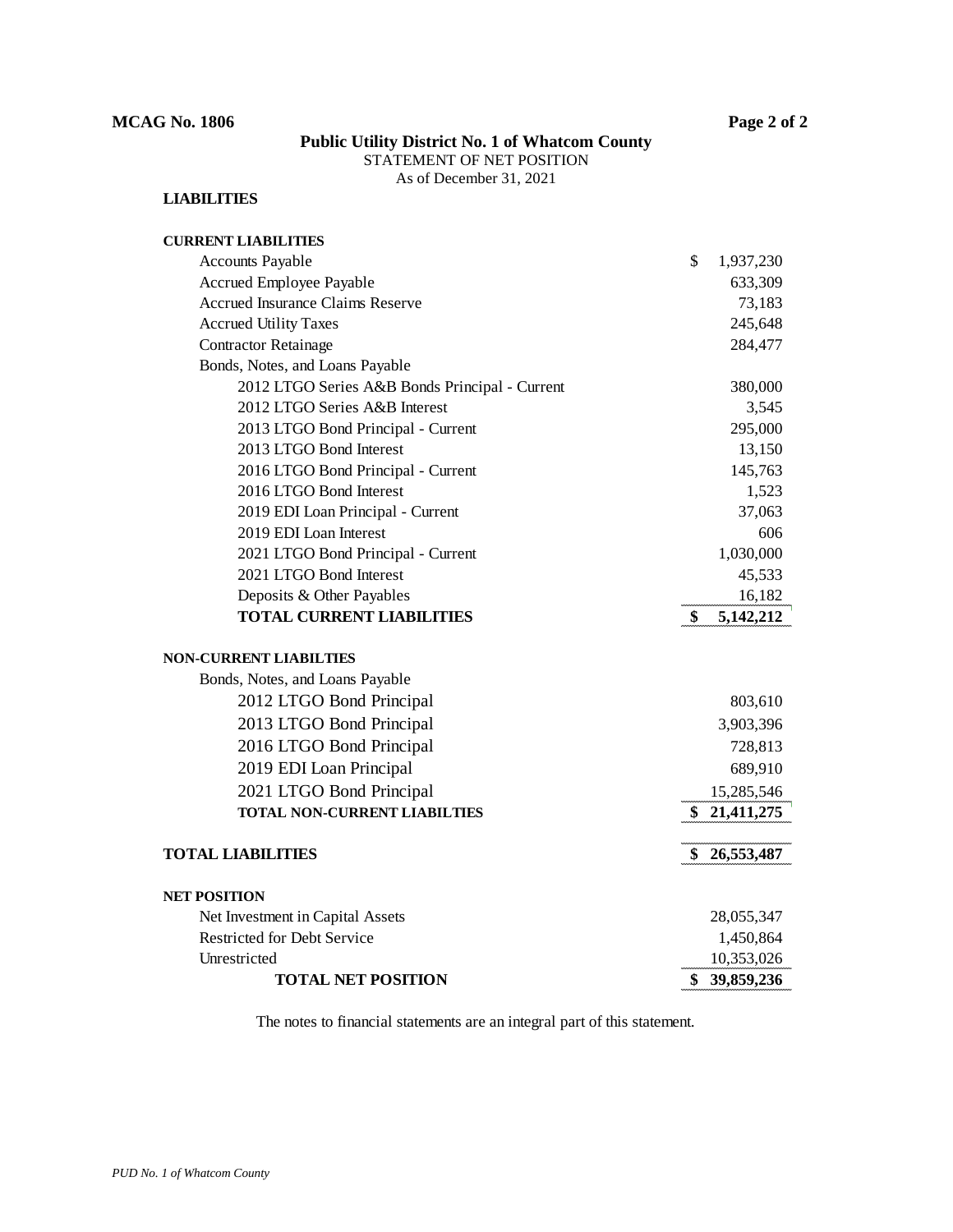STATEMENT OF REVENUES, EXPENSES, AND CHANGES IN FUND NET POSITION For The Year Ended December 31, 2021

| <b>OPERATING REVENUE</b>                  |                  |
|-------------------------------------------|------------------|
| Utility Sales and Service Revenues        | \$<br>20,765,809 |
| <b>Other Operating Revenue</b>            | 2,827            |
| <b>TOTAL OPERATING REVENUE</b>            | \$<br>20,768,636 |
| <b>OPERATING EXPENSES</b>                 |                  |
| Operations:                               |                  |
| <b>Purchased Power</b>                    | 9,621,361        |
| <b>Water Purification</b>                 | 297,694          |
| Taxes / Process / Delivery Costs          | 564,929          |
| <b>General Operations</b>                 | 874,642          |
| Maintenance                               | 1,159,670        |
| Administration:                           |                  |
| General Administration                    | 4,221,347        |
| Planning and Development Expense          | 187,899          |
| Depreciation Expense                      | 1,803,946        |
| <b>Utility Tax Expense</b>                | 586,966          |
| <b>TOTAL OPERATING EXPENSES</b>           | \$<br>19,318,455 |
| <b>OPERATING INCOME (LOSS)</b>            | \$<br>1,450,182  |
|                                           |                  |
| <b>NONOPERATING REVENUE</b>               |                  |
| Lease Income                              | 18,357           |
| <b>Grant Revenue</b>                      | 67,258           |
| <b>Assessment Income</b>                  | 165,909          |
| Interest Income                           | 157,985          |
| <b>Interest Fees</b>                      | (9,875)          |
| Penalties                                 | 18,632           |
| TOTAL NONOPERATING REVENUE                | \$<br>418,267    |
| <b>NONOPERATING EXPENSE</b>               |                  |
| <b>Interest Expense</b>                   | 677,002          |
| Amortization                              | 113,274          |
| <b>Grant Expenses</b>                     | 59,910           |
| Loss (Gain) on Property Disposal          | 81,532           |
| TOTAL NONOPERATING EXPENSE                | \$<br>931,718    |
| <b>INCOME BEFORE CONTRIBUTIONS,</b>       |                  |
| AND EXTRAORDINARY ITEMS                   | \$<br>936,731    |
|                                           |                  |
| <b>CHANGE IN NET POSITION</b>             | \$<br>936,731    |
| <b>TOTAL NET POSITION - JANUARY 1st</b>   | \$<br>38,922,506 |
| <b>TOTAL NET POSITION - DECEMBER 31st</b> | \$<br>39,859,236 |

The notes to financial statements are an integral part of this statement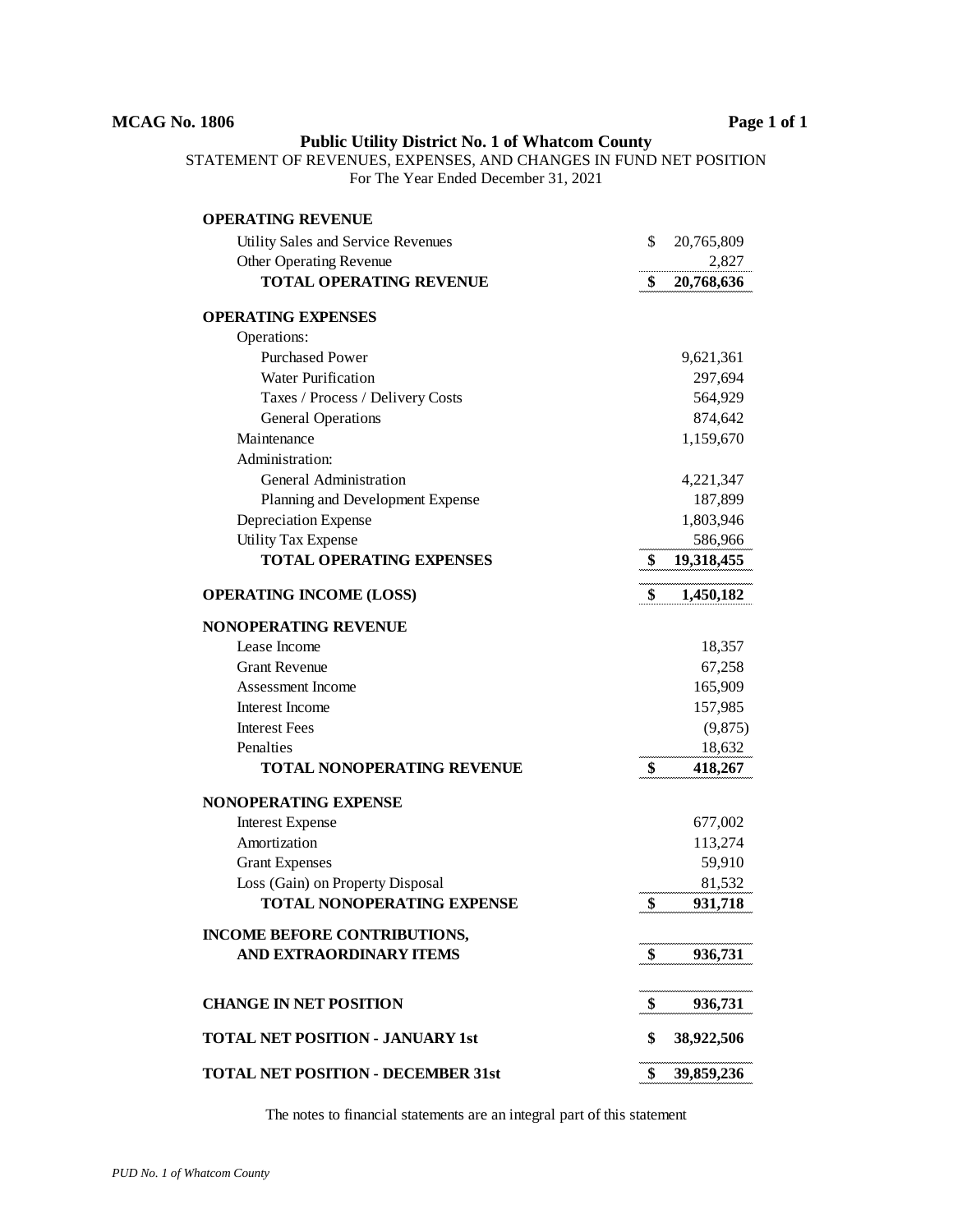| <b>MCAG No. 1806</b>                                            | Page 1 of 2       |
|-----------------------------------------------------------------|-------------------|
| <b>Public Utility District No. 1 of Whatcom County</b>          |                   |
| STATEMENT OF CASH FLOWS                                         |                   |
| For The Year Ended December 31, 2021                            |                   |
| <b>CASH FLOWS FROM OPERATING ACTIVITIES</b>                     |                   |
| Receipts from customers                                         | \$<br>20,108,571  |
| Payments to suppliers                                           | (14,268,254)      |
| Payments to employees (Labor only)                              | (2,188,122)       |
| NET CASH PROVIDED (USED) BY OPERATING                           |                   |
| <b>ACTIVITIES</b>                                               | \$<br>3,652,196   |
| <b>CASH FLOW FROM NONCAPITAL FINANCING ACTIVITIES</b>           |                   |
| Payments Received (Paid) for Non-operating work                 | 33,303            |
| NET CASH PROVIDED (USED) BY NONCAPITAL                          |                   |
| <b>FINANCING ACTIVITIES</b>                                     | \$<br>33,303      |
| <b>CASH FLOWS FROM CAPITAL AND RELATED FINANCING ACTIVITIES</b> |                   |
| Proceeds from Capital Debt                                      | 5,609,607         |
| <b>Purchase of Capital Assets</b>                               | (7,361,855)       |
| Principal paid on Capital Debt                                  | (1,972,458)       |
| Interest paid on Capital Debt                                   | (727, 333)        |
| Assessments Received for 2007 & 2016 debt payments              | 165,909           |
| Issue costs of debt                                             | (105,000)         |
| Proceeds / (Funding) of Reserve Requirements                    | (1,996,572)       |
| NET CASH PROVIDED (USED) BY CAPITAL                             |                   |
| AND RELATED FINANCING ACTIVITIES                                | \$<br>(6,387,702) |
| <b>CASH FLOWS FROM INVESTING ACTIVITIES</b>                     |                   |
| <b>Interest Received</b>                                        | 148,111           |
| NET CASH PROVIDED (USED) BY INVESTING ACTIVITIES                | \$<br>148,111     |
| NET INCREASE (DECREASE) IN CASH AND                             |                   |
| <b>CASH EQUIVALENTS</b>                                         | \$<br>(2,554,093) |
| <b>BALANCE BEGINNING OF YEAR</b>                                | 15,431,269        |
| <b>BALANCE END OF YEAR</b>                                      | \$<br>12,877,176  |

The notes to financial statements are an integral part of this statement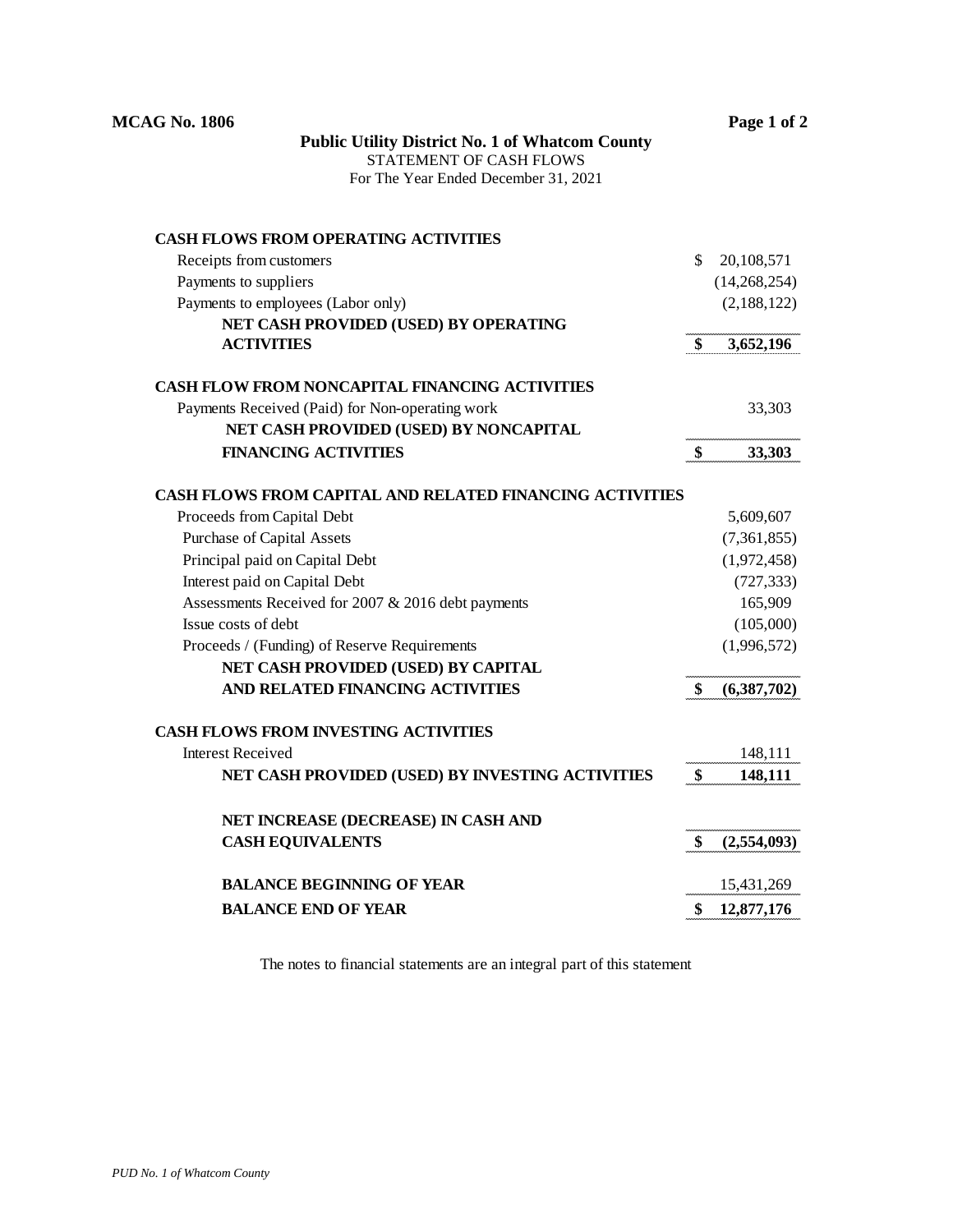**Public Utility District No. 1 of Whatcom County** STATEMENT OF CASH FLOWS For The Year Ended December 31, 2021

## **RECONCILIATION OF OPERATING INCOME (LOSS) TO NET CASH PROVIDED (USED) BY OPERATING ACTIVITIES**

| Operating Income (Loss)                                 | \$<br>1,450,182 |
|---------------------------------------------------------|-----------------|
| Adjustments to reconcile operating income to net cash   |                 |
| <b>Cash Provided (Used) by operating activities:</b>    |                 |
| Depreciation                                            | 1,803,946       |
| Miscellaneous - Non-operating                           | 11,034          |
| <b>Change in Assets and Liabilities:</b>                |                 |
| Decrease (Increase) in Net Accounts Receivable          | (696,969)       |
| Decrease (Increase) in Prepayments                      | (1,935)         |
| Increase (Decrease) in Account Payable                  | 824,679         |
| Increase (Decrease) in Accrued Employee Payable         | 55,236          |
| Increase (Decrease) in Accrued Insurance Claims Reserve | (523)           |
| Increase (Decrease) in Accrued Utility Taxes            | (72, 263)       |
| Increase (Decrease) in Contractor Retainage             | 268,809         |
| Increase (Decrease) in Deposits & Other Payables        | 9,999           |
|                                                         |                 |

## **NET CASH PROVIDED BY OPERATING ACTIVITIES \$ 3,652,195**

The notes to financial statements are an integral part of this statement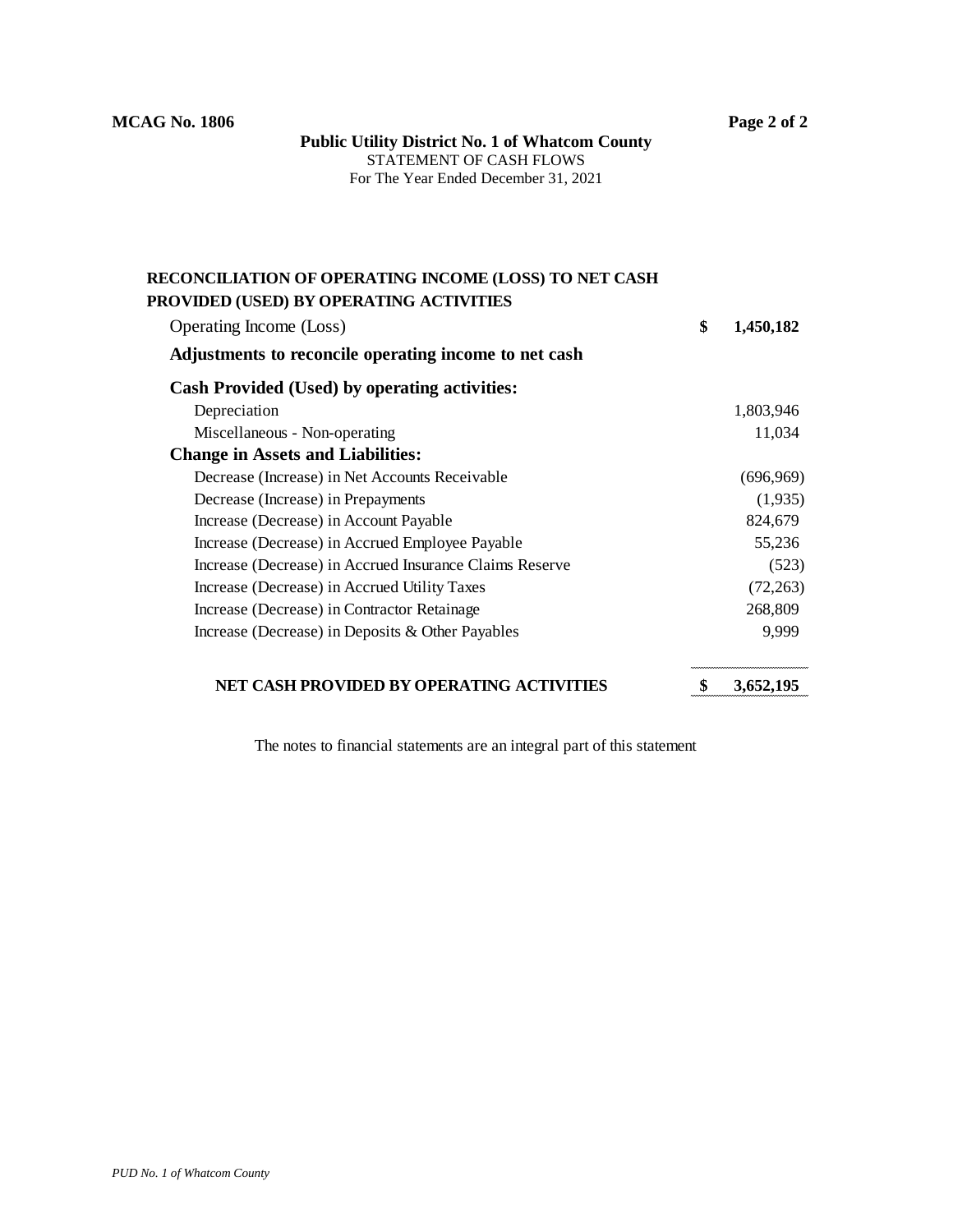For The Year Ended December 31, 2021

### **NOTE 1 - SUMMARY OF SIGNIFICANT ACCOUNTING POLICIES**

The financial statements of the Public Utility District No. 1 *of Whatcom County* ("District") have been prepared in conformity with generally accepted accounting principles (GAAP) as applied to governmental units. The Governmental Accounting Standards Board (GASB) is the accepted standard setting body for establishing governmental accounting and financial reporting principles. The significant accounting policies are described below (including identification of those policies, which result in material departures from generally accepted accounting principles):

### **A. Reporting Entity**

Public Utility District No. 1 *of Whatcom County* was incorporated in 1937 and operates under the laws of the state of Washington, RCW Chapter 54, applicable to a municipal corporation governed by an elected three-member board.

As required by generally accepted accounting principles, the financial statements represent the entire District. The District has no component units.

### **B. Basis of Presentation**

The District reports the following major enterprise funds: Industrial Water Utility which serves the heavy industries located in the Cherry Point region along with irrigation customers located adjacent to the water transmission lines, the Grandview Utility which serves the light industrial customers in the Grandview service area, and the Electric Utility which serves our one external electric customer, Phillips 66, along with our two water treatment plants.

As a rule, the effect of the interfund activity has been eliminated for the district-wide financial statements.

The Internal service fund accounts for the administrative, general expenses not identified with one specific fund. These expenditures are allocated to the enterprise funds based on the amount of operating labor hours. Starting in 2019, these expenses were allocated across all of the utilities, including the Grandview Utility.

### **C. Measurement Focus, Basis of Accounting**

The statements are reported using the economic resources measurement focus and full-accrual basis of accounting. Revenues are recorded when earned and expenses are recorded when liability is incurred regardless of the timing of the cash flows.

The District distinguishes between operating revenues and expenses from non-operating ones. Operating revenues and expenses generally result from providing services and producing and delivering goods in connection with a District's principal ongoing operations. The principal operating revenues of the District are charges to customers for water delivery and electric service. The District also recognizes as operating revenue some miscellaneous income. Operating expenses for the District include the cost of sales and services, administrative expenses, planning and business development expenses, and depreciation on capital assets. All revenues and expenses not meeting this definition are reported as non-operating revenues and expenses.

### **D. Budgetary Information**

### 1. Scope of Budget

Annual appropriated budgets are adopted for all funds on the cash basis of accounting. Budgets for debt service and capital project funds are adopted at the level of the individual debt issue or project and for fiscal periods that correspond to the lives of debt issues or projects.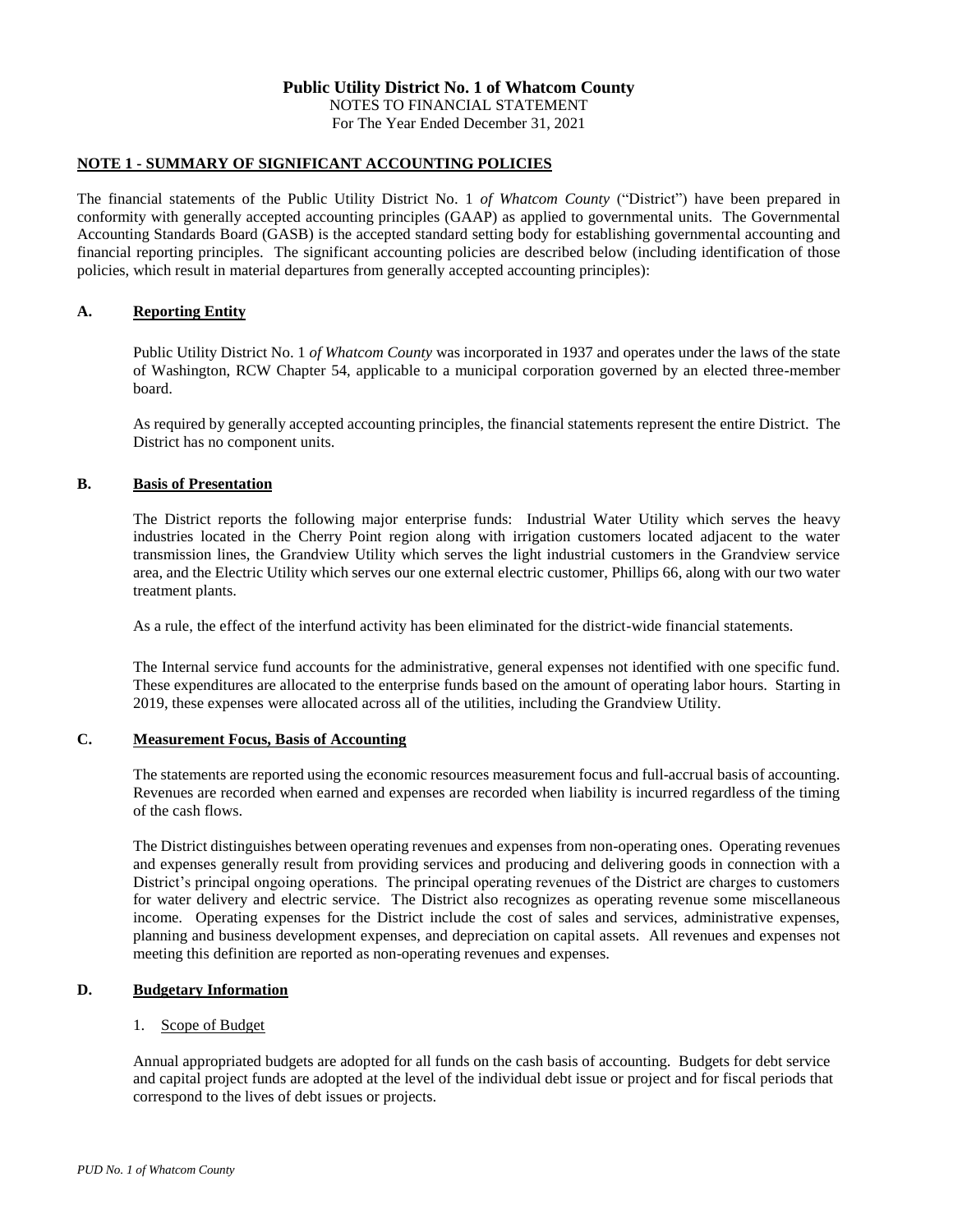### 2. Amending the Budget

The General Manager is authorized to transfer budgeted amounts between departments within any fund; however, the commission must approve any revisions that alter the total expenditures of a fund, or that affect the number of authorized employee positions or salary ranges.

### **E. Assets, Liabilities, Fund Balance, Net Position**

### 1. Cash and Cash Equivalents

It is the District's policy to invest all temporary cash surpluses. At December 31, 2021, the treasurer was holding \$11,338,274 in short-term residual investments of surplus cash. This amount is classified on the balance sheet as Cash and Cash Equivalents in various funds. The interest on these investments is prorated to the various funds based on existing balances.

For the purposes of the Statement of Cash Flows*,* the District considers all highly liquid investments (including restricted assets) with a maturity of three months or less when purchased to be cash equivalents. The cash referenced on the Statement of Cash Flows will include Cash & Cash Equivalents, Restricted Cash & Cash Equivalents, and the Restricted Investments under Non-current assets.

- 2. Investments See Note 3, *Deposits and Investments.*
- 3. Receivables

Customer accounts receivable consist of amounts owed from private individuals or organizations for goods and services including amounts owed for which billings have not been prepared.

#### 4. Amounts Due to and from Other Funds and Governments, Interfund Loans and Advances Receivable

Activities between funds that are representative of lending/borrowing arrangements outstanding at the end of the fiscal year are referred to as *interfund loans receivable/payable*. All other outstanding balances between funds are reported as *due to/from other funds*. A separate schedule of interfund loans receivable and payable is furnished in Note 9, *Interfund Balances and Transfers*.

#### 5. Restricted Assets and Liabilities

These accounts contain resources for debt service. Specific debt service reserve requirements are described in Note 7, *Long Term Debt*.

The restricted assets of the enterprise funds are composed of the following:

| <b>RESTRICTED RESERVE BALANCES</b>                                 | 2021            |
|--------------------------------------------------------------------|-----------------|
| Restricted Cash & Cash Equivalents<br>LUD #2 Cash $\&$ Investments | \$<br>238,154   |
| <b>Bond Reserves</b>                                               |                 |
| 2012 LTGO Bond Reserve                                             | 759,910         |
| 2013 LTGO Bond Reserve                                             | 452,800         |
| <b>Total Bond Reserves</b>                                         | \$<br>1,212,710 |
| <b>TOTAL RESTRICTED RESERVE BALANCES</b>                           | \$<br>1,450,864 |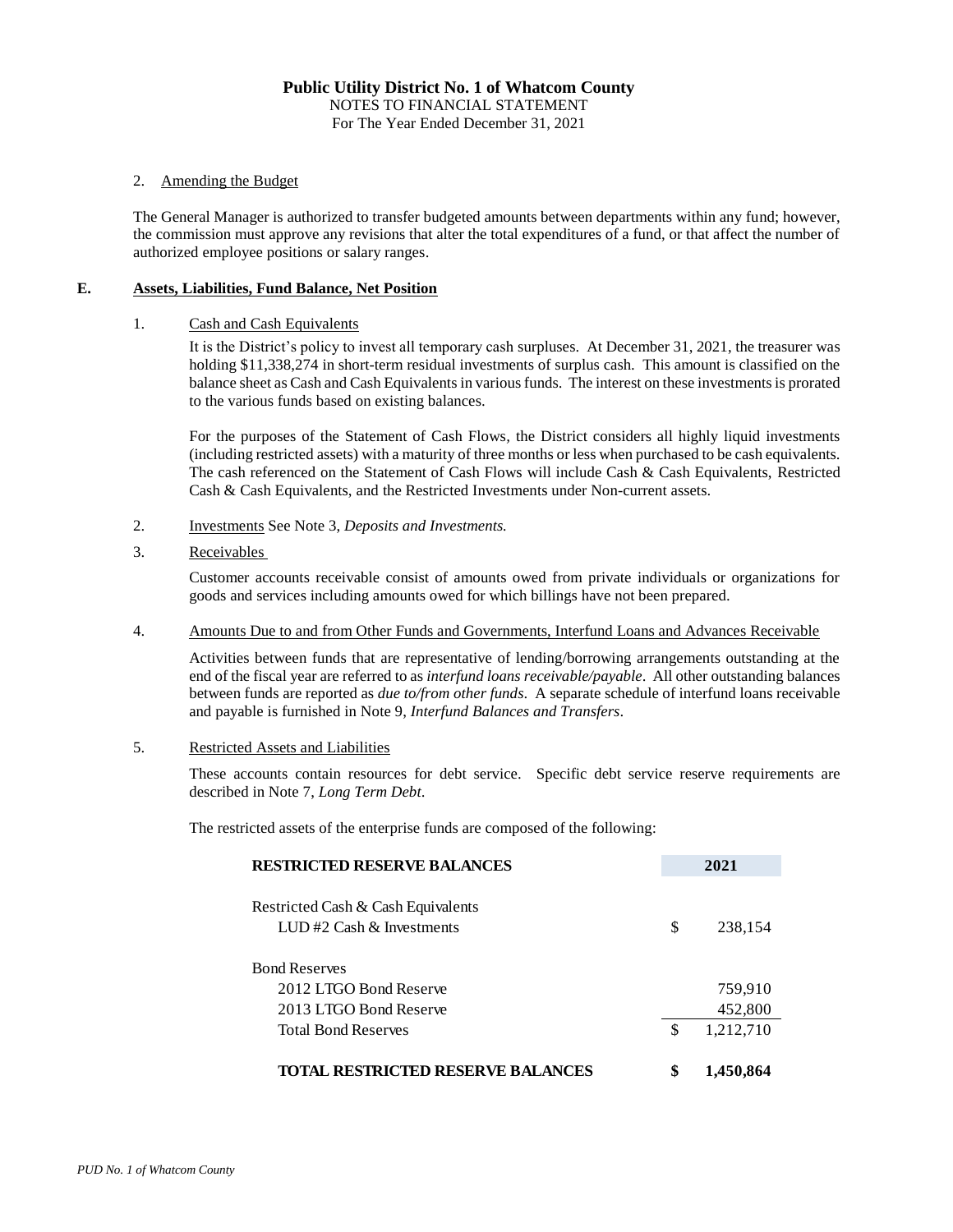### 6. Capital Assets See Note 4, *Capital Assets*.

Capital assets, which include property, plant, equipment and infrastructure assets, are reported in the applicable fund. The District defines capital assets as assets with an initial, individual cost of more than \$5,000 and an estimated useful life in excess of 1 year. Such assets are recorded at historical cost or estimated historical cost if purchased or constructed. Donated capital assets are recorded at acquisition value at the date of donation.

Costs for additions or improvements to capital assets are capitalized when they increase the effectiveness or efficiency of the asset.

The costs for normal maintenance and repairs are not capitalized.

Major outlays for capital assets and improvements are capitalized as projects or major components of the project are constructed.

Property, plant, and equipment of the District, is depreciated using the straight-line method over the following estimated useful lives:

| <b>ASSET</b>                 | YEARS    |
|------------------------------|----------|
| Buildings & Structures       | $5-60$   |
| Vehicles                     | $3-10$   |
| Machinery & Equipment        | $3-60$   |
| Computer Hardware & Software | $2 - 20$ |
| Intangible                   | 20       |

#### 7. Compensated Absences

Compensated absences are absences for which employees will be paid, such as vacation, sick leave, and floaters (in lieu of holidays). All leave is accrued when incurred. All leave is paid at the employee's current rate of pay when used. Since the timing of when the Vacation, Holiday or Sick leave will be taken is unknown, but is possible to be taken within a year, the liability is reflected under Current Liabilities as Accrued Employee Payable. The General Manager's compensated absences are separately negotiated as part of his employment contract.

*Vacation* pay may be carried over at year-end at a balance not greater than 80 hours plus the employee's current annual accrual. Unused vacation is payable upon resignation, retirement, termination without cause, or death. Union employees may cash out up to 40 hours per year of accumulated vacation.

*Sick Leave* may be accumulated up to a total of 1080 hours for non-union employees and 1136 hours for union employees, and is not convertible. Upon termination of employment, unused sick leave is compensated for non-union employees at 25% of accrued benefit for anyone with less than 16 years of service, 40% for 16-20 years of service, and 50% for over 20 years of service, 50% for union. Union employees may cash out in December any hours accrued over 1040 hours. If a non-union employee dies while currently employed at the District, sick leave is compensated at 100%

*Floating Holidays* may be used at any time once accrued for leave. Non-union employees earn 12 floaters per year. In 2021, union employees earned 100 hours of floaters each year. Starting in 2022, union employees earn 120 hours of floaters each year. Unused floaters must be cashed-out at the end of the year and cannot be carried forward to the next fiscal year.

#### 8. Pensions

The District carries no liability for pensions. Union employees are covered under the Teamster pension and the non-union employees have access to contributing to investments funds through Empower, a 457 plan. The District does not take part in the PERS retirement system. See Note 10, *Pension Plan*.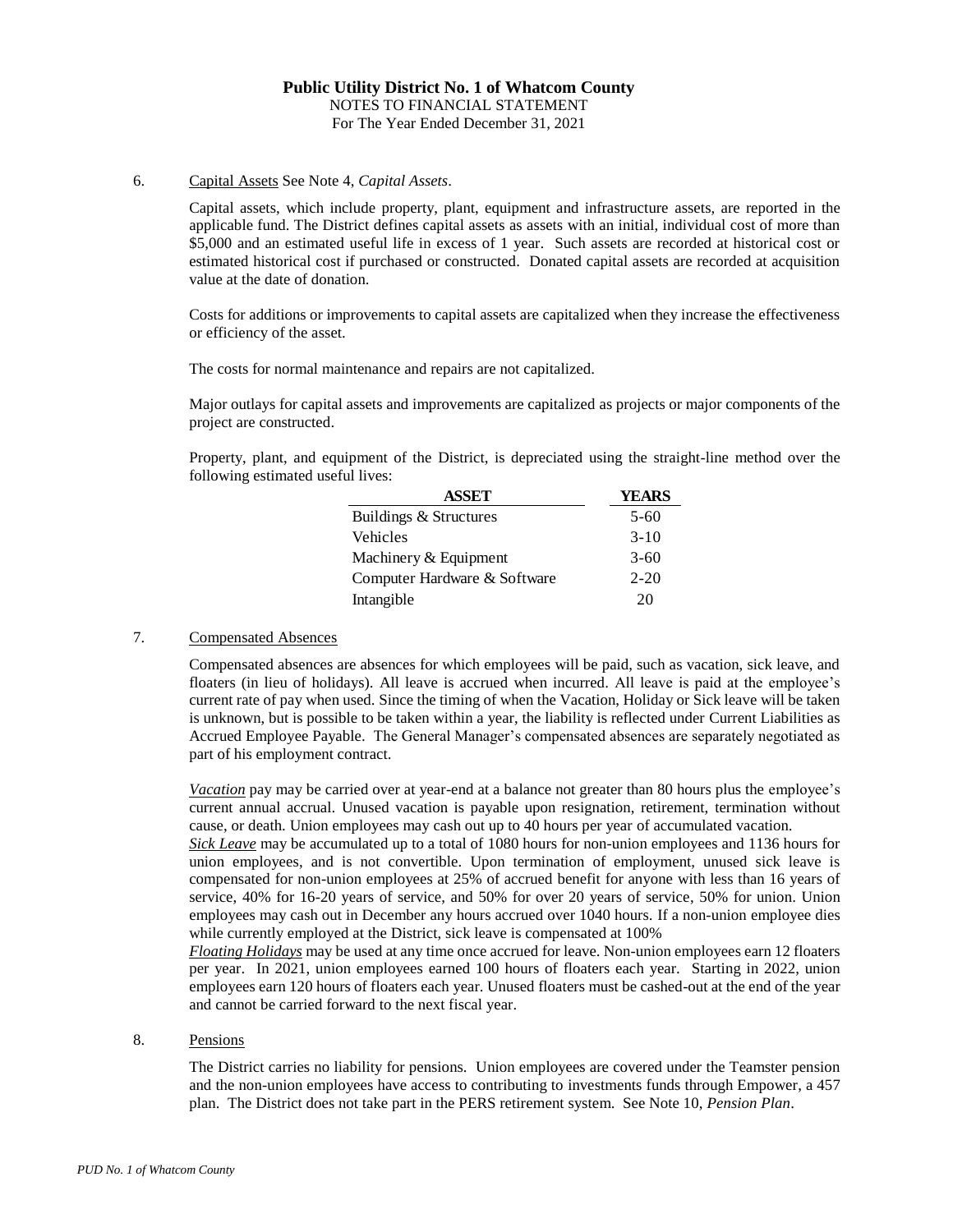### 9. Other Accrued Liabilities

These accounts consist of Accrued Wages, Accrued Employee Benefits, Accrued Insurance Claims Reserve, Accrued Utility Taxes, Deposits and Contractor Retainage.

10. Long-Term Debt See Note 7, *Long-Term Debt.*

### **NOTE 2 – ACCOUNTING AND REPORTING CHANGES**

### **2021**

1. No new changes were introduced in 2021.

### **2020**

- 1. **INTERNAL** Included a new note specifically addressing the COVID-19 effects on the District.
- 2. **INTERNAL**  Included a new note following GASB 83 on Asset Retirement Obligations.

### **NOTE 3 DEPOSITS AND INVESTMENTS**

#### **A. Deposits**

Custodial credit risk for deposits is the risk that, in the event of a failure of a depository financial institution, the district would not be able to recover deposits or will not be able to recover collateral securities that are in possession of an outside party. The district's deposits and certificates of deposit are all covered by federal depository insurance (FDIC) or by collateral held in a multiple financial institution collateral pool administered by the Whatcom County Investment Pool (WCIP) pursuant to RCW 39.58.

The district does not have a deposit policy for custodial credit risk. There are no balances that are exposed to custodial credit risks.

### **B. Investments**

It is the district's policy to invest all temporary cash surpluses. The interest on these investments is prorated to the various funds.

#### **Investments in Whatcom County Investment Pool [WCIP]**

The District is a participant in the WCIP, an external investment pool operated by the county Treasurer. The pool is not rated or registered with the SEC. The District reports its investment in the Pool at the amortized cost, which is the same as the value of the Pool per share. The responsibility for managing the pool resides with the County Treasurer. The Pool is established from the RCW 36.29, which authorizes the County Treasurer to invest the funds of participants. The County's investment policy is established by the Administrative Finance Committee, consisting of the Treasurer as Chairman, the Auditor as Secretary, and the Chair of the County Council. The County external investment pool does not have a credit rating and had a weighted average maturity of 589 days as of December 31, 2021. Short-term Whatcom County Investment Pool funds are classified as Cash and Cash Equivalents on the Statement of Net Position. Per the Whatcom County guidelines, a 90 day advanced notice must be given to the county for any withdrawal that exceeds \$5 million. If the District should choose to close their accounts, the County Treasurer will develop a reasonable distribution schedule for the withdrawal of the balance of the funds. Regardless of the size of the balance, all monies shall be distributed back to the District within one year.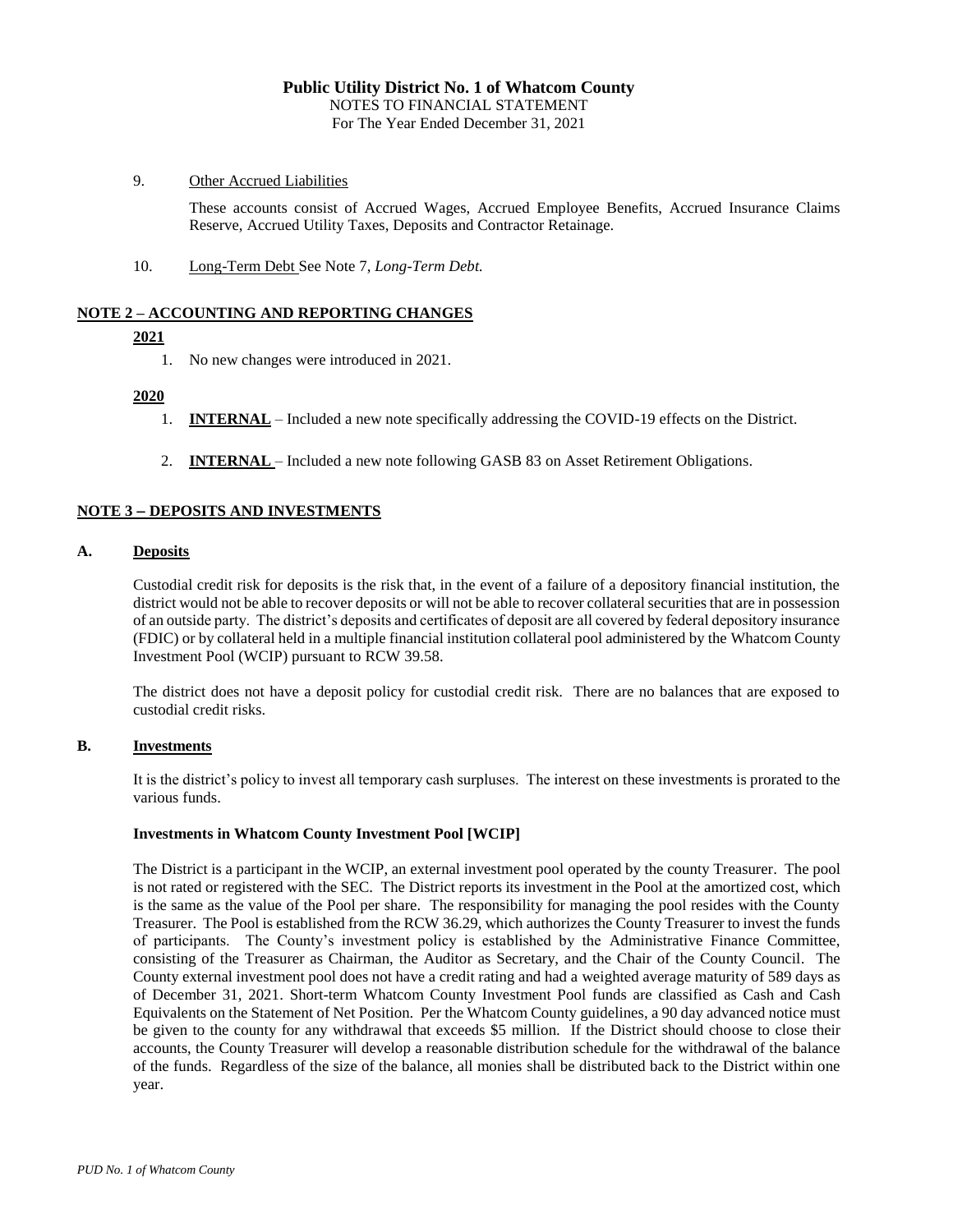For The Year Ended December 31, 2021

As of December 31, 2021, the District had the following investments in the WCIP:

|                                |                   | 2021            |
|--------------------------------|-------------------|-----------------|
|                                | <i>Maturities</i> | Amortized Cost  |
| <b>INVESTMENTS</b>             |                   |                 |
| <b>Short-Term Investments</b>  |                   |                 |
| Whatcom County Investment Pool | \$11,576,428      | \$11,576,428    |
| <b>Non-Current</b>             |                   |                 |
| Whatcom County Investment Pool | 1,212,710         | 1,212,710       |
| <b>TOTAL INVESTMENTS</b>       | \$12,789,138      | 12,789,138<br>S |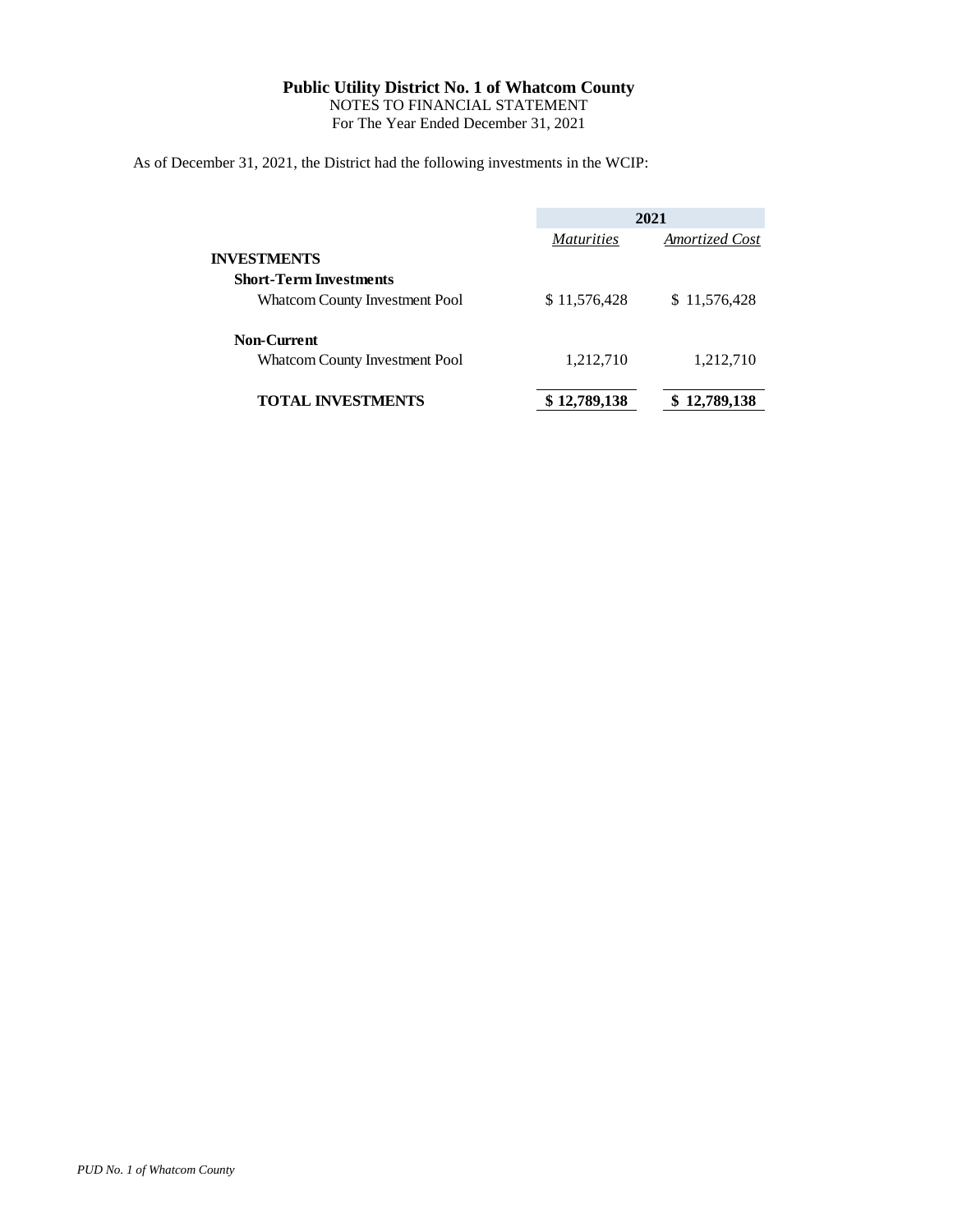For The Year Ended December 31, 2021

### **NOTE 4 - CAPITAL ASSETS**

Capital assets activity for the year ending December 31, 2021 was as follows:

|                                                      | 2021<br>2021 Activity |                              | 2021 |                         |                  |                           |
|------------------------------------------------------|-----------------------|------------------------------|------|-------------------------|------------------|---------------------------|
|                                                      |                       | <b>Beginning Balance</b>     |      | <b>Increase</b>         | <b>Decrease</b>  | <b>Ending Balance</b>     |
| <b>CAPITAL ASSETS NOT BEING DEPRECIATED</b>          |                       |                              |      |                         |                  |                           |
| <b>LAND</b>                                          |                       |                              |      |                         |                  |                           |
| <b>Industrial Water Utility</b>                      | -\$                   | 108,000                      | -\$  |                         | \$               | \$<br>108,000             |
| <b>TOTAL LAND</b>                                    |                       | 108,000                      |      |                         |                  | 108,000                   |
| <b>EASEMENTS</b>                                     |                       |                              |      |                         |                  |                           |
| <b>Industrial Water Utility</b>                      |                       | 56,260                       |      |                         |                  | 56,260                    |
| <b>TOTAL EASEMENTS</b>                               |                       | 56,260                       |      |                         |                  | 56,260                    |
| CONSTRUCTION-IN-PROGRESS                             |                       |                              |      |                         |                  |                           |
| <b>Industrial Water Utility</b>                      |                       | 30,237                       |      | 1,014,115               | (100, 324)       | 944,028                   |
| Grandview Potable Water Utility                      |                       |                              |      | 9,659                   | (9,659)          |                           |
| <b>Electric Utility</b>                              |                       | 2,009,403                    |      | 5,941,988               | (381, 828)       | 7,569,563                 |
| General Utility & Office (Internal Services Utility) |                       | 76,191                       |      | 181,397                 | (158, 431)       | 99,158                    |
| TOTAL CONSTRUCTION-IN-PROGRSS                        |                       | 2,115,832                    |      | 7,147,158               | (650, 242)       | 8,612,749                 |
| TOTAL CAPITAL ASSETS NOT BEING DEPRECIATED           | \$                    | 2,280,091                    | \$   | 7,147,158               | \$<br>(650, 242) | \$<br>8,777,009           |
| <b>CAPITAL ASSETS BEING DEPRECIATED</b>              |                       |                              |      |                         |                  |                           |
| <b>BUILDINGS &amp; STRUCTURES</b>                    |                       |                              |      |                         |                  |                           |
| <b>Industrial Water Utility</b>                      |                       | 19,602,250                   |      | 47,030                  |                  | 19,649,280                |
| Grandview Water Utility                              |                       | 93,807                       |      | 224,354                 |                  | 318,161                   |
| Electric Utility                                     |                       | 4,457,484                    |      |                         |                  | 4,457,484                 |
| General Utility & Office (Internal Services Utility) |                       | 1,571,095                    |      | 44,821                  |                  | 1,615,916                 |
| TOTAL BUILDINGS & STRUCTURES                         |                       | 25,724,636                   |      | 316,206                 |                  | 26,040,841                |
| MACHINERY & EQUIPMENT                                |                       |                              |      |                         |                  |                           |
| <b>Industrial Water Utility</b>                      |                       | 20,377,615                   |      | 53,294                  | (37,051)         | 20,393,858                |
| Grandview Water Utility                              |                       | 3,130,942                    |      |                         |                  | 3,130,942                 |
| Electric Utility                                     |                       | 12,695,803                   |      | 381,828                 | (214, 219)       | 12,863,412                |
| General Utility & Office (Internal Services Utility) |                       | 2,708,886                    |      | 113,609                 | (60, 242)        | 2,762,253                 |
| TOTAL MACHINERY & EQUIPMENT                          |                       | 38,913,246                   |      | 548,731                 | (311,512)        | 39,150,466                |
| <b>INTANGIBLE</b>                                    |                       |                              |      |                         |                  |                           |
| <b>Industrial Water Utility</b>                      |                       | 866,000                      |      |                         |                  | 866,000                   |
| <b>TOTAL INTANGIBLE</b>                              |                       | 866,000                      |      |                         |                  | 866,000                   |
| TOTAL CAPITAL ASSETS BEING DEPRECIATED               | \$                    | 65,503,882                   | \$   | 864,937                 | \$<br>(311,512)  | \$<br>66,057,307          |
|                                                      |                       |                              |      |                         |                  |                           |
| LESS ACCUMULATED DEPRECIATION FOR:                   |                       |                              |      |                         |                  |                           |
| Buildings & Structures                               |                       | (7, 335, 449)                |      | (525, 183)              |                  | (7,860,632)               |
| Machinery & Equipment                                |                       | (14, 544, 253)               |      | (1,235,463)             | 229,980          | (15,549,737)              |
| Intangible<br>TOTAL ACCUMULATED DEPRECIATION         |                       | (606, 200)<br>(22, 485, 902) |      | (43,300)<br>(1,803,945) | 229,980          | (649,500)<br>(24,059,868) |
|                                                      |                       |                              |      |                         |                  |                           |
| TOTAL CAPITAL ASSETS BEING DEPRECIATED (NET)         | \$                    | 43,017,980                   | \$   | (939,008)               | \$<br>(81, 532)  | \$<br>41,997,439          |
| TOTAL CAPITAL ASSETS, NET                            | \$                    | 45,298,071                   | \$   | 6,208,150               | \$<br>(731, 774) | \$<br>50,774,448          |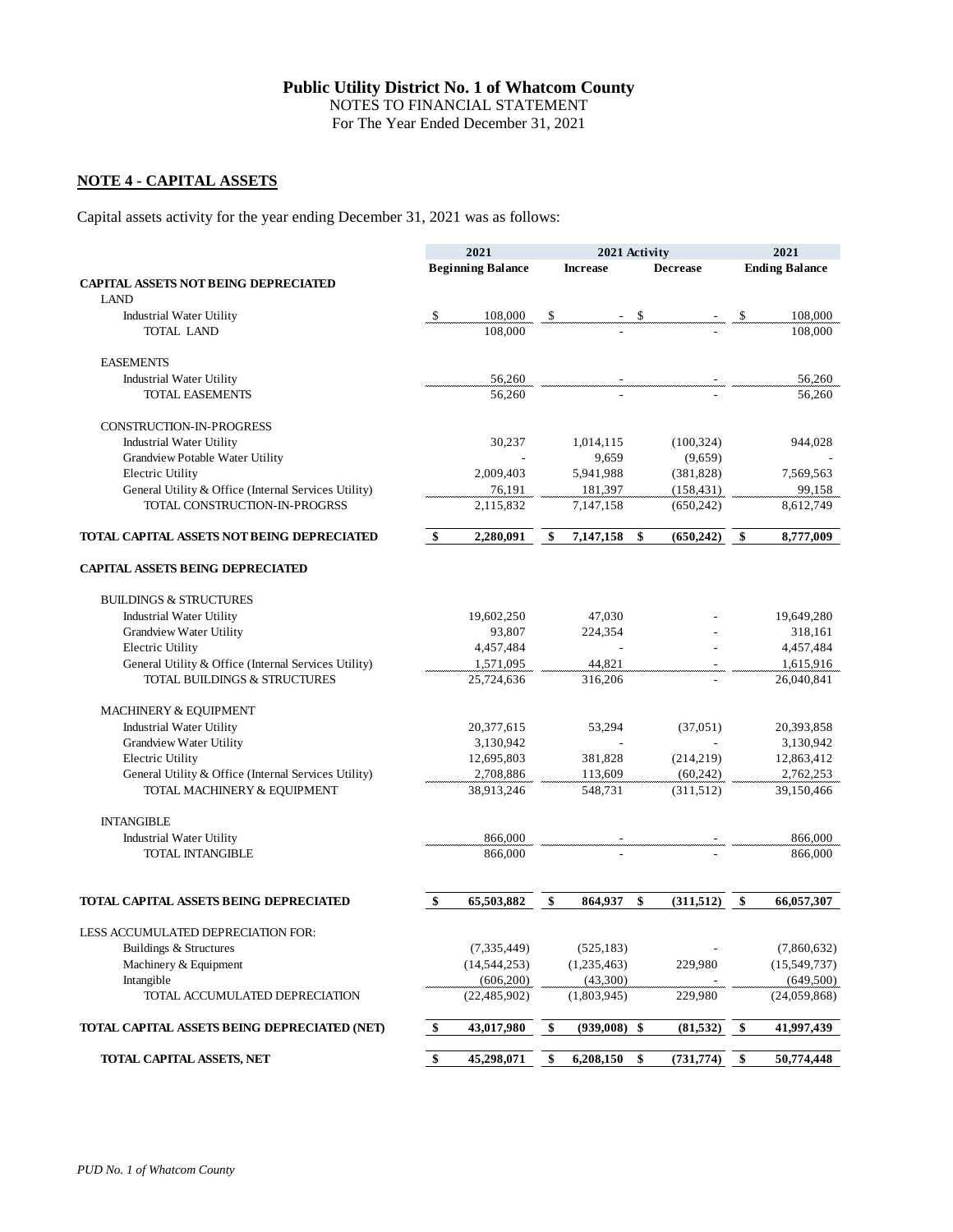For The Year Ended December 31, 2021

Initial depreciation on utility plant is typically recorded in the year subsequent to capitalization of the asset. If the project spans multiple years, and a portion can be deemed completed and placed into use, that portion will be capitalized and depreciation will begin in the subsequent year, regardless if the entire project is complete.

Preliminary costs incurred for proposed projects are deferred pending construction of the facility. Costs relating to projects ultimately constructed are capitalized; charges that relate to abandoned projects are expensed. The District expensed \$1,546,000 in CWIP projects in 2021. The majority of that cost was due to the decision to abandon the Refinery Substation rebuild.

### **NOTE 5 - CONSTRUCTION AND OTHER SIGNIFICANT COMMITMENTS**

### **A. Construction Commitments**

The District has active construction projects as of December 31, 2021. The projects include:

|                                       |                                        | 2021 |                                  |                                |            |  |
|---------------------------------------|----------------------------------------|------|----------------------------------|--------------------------------|------------|--|
|                                       | <b>District</b><br>Capital<br>Project# |      | <b>Spent Through</b><br>12/31/21 | Remaining<br><b>Commitment</b> |            |  |
| <b>Communications Backbone</b>        | <b>IS15</b>                            | \$   | 99,158                           | \$                             | 1,500,000  |  |
| Water Treatment Plant 1 projects      | <b>RW28</b>                            |      | 723,103                          |                                | 125,000    |  |
| Intake VFD Repalcement                | <b>RW35</b>                            |      | 5,257                            |                                | 450,000    |  |
| Water Treatment Plant 1 rebuild       | <b>RW38</b>                            |      | 215,668                          |                                | 36,270,000 |  |
| Ferndale Substation rebuild           | E22                                    |      | 7,569,563                        |                                | 800,000    |  |
| <b>TOTAL CONSTRUCTION IN PROGRESS</b> |                                        |      | 8,612,749                        | \$                             | 39,145,000 |  |

Of the Remaining Commitment balance of \$39,145,000, the District will be required to raise \$38,000,000 in future financing.

### **B. Other Commitments**

At year-end, the District commitments with contractors are as follows:

| <b>PROJECT</b>                          | <b>SPENT TO</b> | <b>REMAINING</b>  |
|-----------------------------------------|-----------------|-------------------|
|                                         | <b>DATE</b>     | <b>COMMITMENT</b> |
| BKI-WO4-Ferndale Pump Substation Design | 778,324         | 181,456           |
| CRST-TO1-2021 DOH Grant                 | 741             | 39,259            |
| MSA-TO2 Water System Prioritization     |                 | 1,884,773         |
| RH2-WO16 D Station Flow and Control     | 27,164          | 57,900            |
| RH2-WO17 RWSP WDFW Grant                | 1,616           | 118,896           |
|                                         |                 |                   |
|                                         | \$807,844       | \$<br>2,282,285   |
|                                         |                 |                   |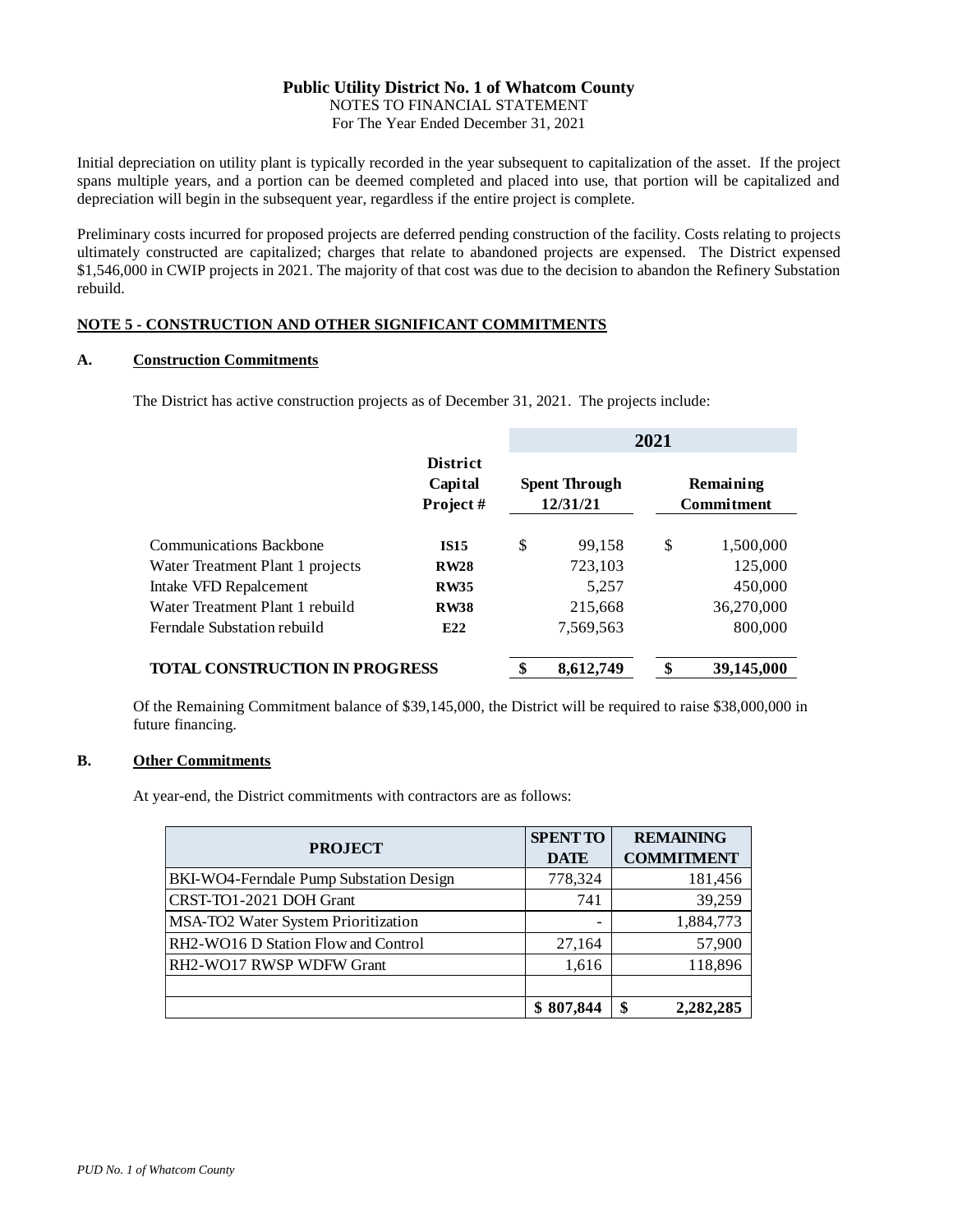The District currently has a power supply contract with the Bonneville Power Administration ("BPA") that covers its entire electric load requirements. The contract with BPA runs through September 30, 2028.

In August 2008, the District approved a new Network Transmission Agreement ("NT Agreement") with BPA, which provides for an extension of the term of the NT Agreement through August 31, 2038 and assures sufficient transmission capacity to accommodate both the District's existing power supply requirements moved over BPA's transmission system and future electric load growth.

In 2017, the District entered in to an agreement with BPA related to services BPA would provide to the District to assure compliance with the NERC electric system reliability standards associated with the Transmission Operator function ("TOP"). During the  $4<sup>th</sup>$  quarter of 2017, the District entered into contract negotiations with BPA related to an agreement related to services BPA would provide to the District to support the District's compliance with NERC electric system reliability standards related to the Transmission Planner function ("TP"). The agreement was completed and executed on May 22, 2018.

### **NOTE 6- SHORT-TERM DEBT**

The District had no short-term debt obligations in 2021.

### **NOTE 7 - LONG-TERM DEBT**

### **A. Long-Term Debt**

The District issues general obligation and revenue bonds to finance the acquisition or construction of expanded facilities and replacement of aging infrastructure. Bonded indebtedness has also been entered into (currently and in prior years) to advance refund several general obligation and revenue bonds. General obligation bonds have been issued for business-type activities and are being repaid from the applicable resources.

General obligation bonds currently outstanding are as follows:

|                                                                  | Maturity  | Interest | Original   | Amount of   |
|------------------------------------------------------------------|-----------|----------|------------|-------------|
| Purpose                                                          | Range     | Rate     | Amount     | Installment |
| <b>2012 LTGO</b> - Refunded the 2004 LTGO bonds                  | 2012-2024 | 2.60%    | 5,980,000  | 360,000     |
| <b>2013 LTGO</b> - Funding to complete the Water Plant 2 rebuild | 2014-2032 | 2.66%    | 6,025,000  | 275,000     |
| 2016 LTGO - Advanced refunded 2007 Water Revenue Bonds 2018-2027 |           | $2.09\%$ | 1,457,628  | 145,763     |
| <b>2021 LTGO Series A - Funding for substation rebuilds</b>      | 2021-2040 | 0.94%    | 4,580,000  | 125,000     |
| <b>2021 LTGO Series B</b> - Refunded the 2010 Series B bonds     | 2021-2030 | 0.94%    | 10,220,000 | 1,015,000   |

The annual debt service requirements to maturity for general obligation bonds are as follows: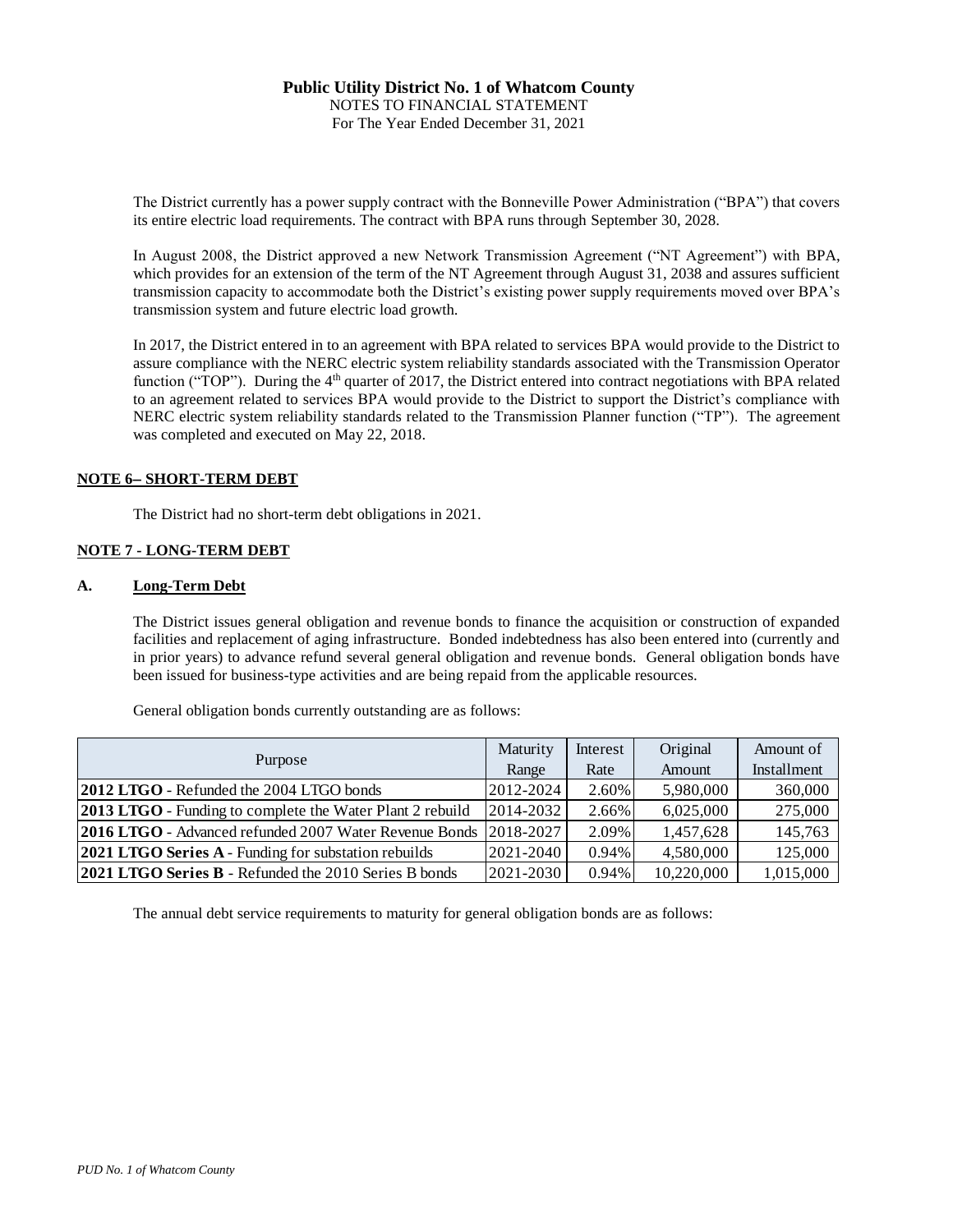NOTES TO FINANCIAL STATEMENT

For The Year Ended December 31, 2021

| Year Ending December 31: | 2012 LTGO BONDS  |                 |                  | 2013 LTGO BONDS |                  | 2016 LTGO BONDS | 2021 LTGO BONDS  |                 |
|--------------------------|------------------|-----------------|------------------|-----------------|------------------|-----------------|------------------|-----------------|
|                          | <b>PRINCIPAL</b> | <b>INTEREST</b> | <b>PRINCIPAL</b> | <b>INTEREST</b> | <b>PRINCIPAL</b> | <b>INTEREST</b> | <b>PRINCIPAL</b> | <b>INTEREST</b> |
| 2022                     | 380,000          | 42,538          | 295,000          | 157,800<br>S    | 145,763          | 18,279          | 1,030,000<br>S.  | 546,400<br>S.   |
| 2023                     | 395,000          | 29,998          | 305,000          | 146,000         | 145,763          | 15,232          | 1,070,000        | 505,200         |
| 2024                     | 410,000          | 15,580          | 315,000          | 133,800         | 145,763          | 12,186          | 1,115,000        | 462,400         |
| 2025                     |                  |                 | 330,000          | 121,200         | 145,763          | 9,139           | 1,160,000        | 417,800         |
| 2026                     |                  |                 | 340,000          | 108,000         | 145,763          | 6,093           | 1.210.000        | 371,400         |
| 2027-2031                |                  |                 | 1,925,000        | 324,000         | 145,762          | 3,046           | 5,550,000        | 1,093,600       |
| 2032-2036                |                  |                 | 435,000          | 17,400          |                  |                 | 1,295,000        | 405,400         |
| 2037-2040                |                  |                 |                  |                 |                  |                 | 1,230,000        | 125,400         |
| <b>TOTAL</b>             | 1,185,000<br>\$  | 88,115          | \$3,945,000      | \$1,008,200     | 874,577<br>\$    | 63,975          | \$13,660,000     | \$3,927,600     |

The annual debt service requirements to maturity for debt from direct borrowings and direct placement are as follows:

| Year Ending<br>December 31: | 2019 EDI LOAN                       |    |        |  |  |  |  |  |  |
|-----------------------------|-------------------------------------|----|--------|--|--|--|--|--|--|
|                             | <b>PRINCIPAL</b><br><b>INTEREST</b> |    |        |  |  |  |  |  |  |
| 2022                        | \$<br>37,063                        | \$ | 7,270  |  |  |  |  |  |  |
| 2023                        | 37,433                              |    | 6,899  |  |  |  |  |  |  |
| 2024                        | 37,807                              |    | 6,525  |  |  |  |  |  |  |
| 2025                        | 38,186                              |    | 6,147  |  |  |  |  |  |  |
| 2026                        | 38,567                              |    | 5,765  |  |  |  |  |  |  |
| 2027-2031                   | 198,700                             |    | 22,961 |  |  |  |  |  |  |
| 2032-2036                   | 208,836                             |    | 12,826 |  |  |  |  |  |  |
| 2037-2040                   | 130,381                             |    | 2,616  |  |  |  |  |  |  |
| <b>TOTAL</b>                | \$<br>726,972                       | \$ | 71,009 |  |  |  |  |  |  |

In proprietary funds, unamortized debt issue costs for insurance are recorded as an asset and bonds are displayed net of premium or discount; annual interest expense is decreased by amortization of debt premium and increased by the amortization of the debt issue costs and discount.

At December 31, 2021, restricted assets in proprietary funds contain \$1,450,864 in reserves as required by bond indentures.

The Public Utility District No. 1 of Whatcom County has pledged future Grandview assessment revenue to repay \$2,845,000 in revenue bonds issued in November 2007. Proceeds from the bonds provided financing for extension of the Grandview potable water and fire system. The 2007 bonds were advanced refunded in 2016 with \$1,457,628 of LTGO bonds. The bonds are payable from Grandview LUD #2 assessment revenues and revenues of the water system and are payable through 2027. The total principal and interest remaining to be paid on the bonds is \$938,552. Principal and interest paid for the current year and total Grandview assessment revenue were \$167,088 and \$165,909 respectively.

### **NOTE 8 – RESTRICTED COMPONENT OF NET POSITION**

The District's statement of net position reports \$1,450,864 of restricted component of net position for debt service, of which everything is restricted by enabling legislation.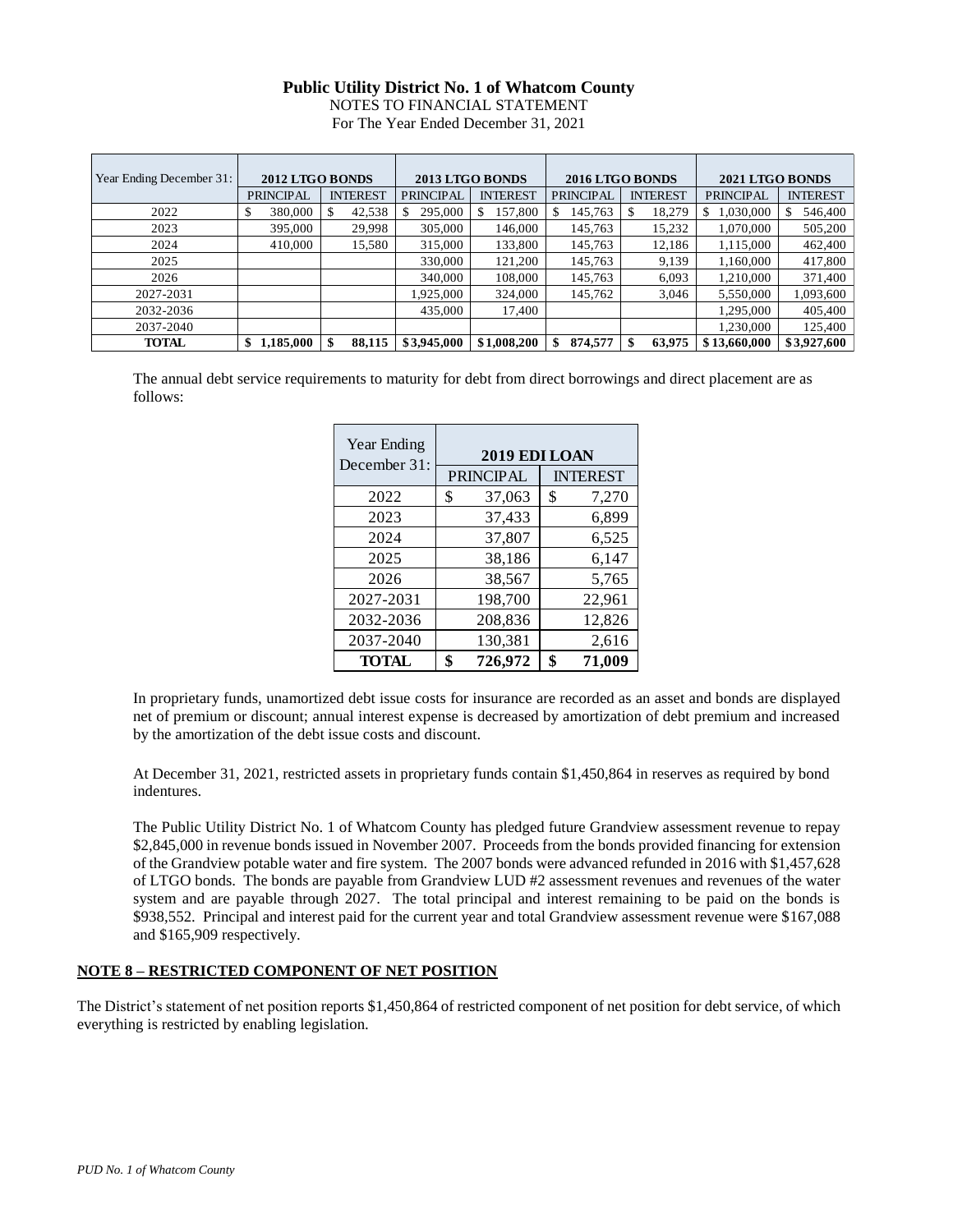### **NOTE 9 – INTERFUND BALANCES AND TRANSFERS**

### **A. Interfund Balances**

Interfund balances at December 31, 2021 were as follows:

|                |                         |             |               | Due From  |       |             |              |
|----------------|-------------------------|-------------|---------------|-----------|-------|-------------|--------------|
|                |                         | Industrial  |               |           | Alcoa | Internal    |              |
|                |                         | Water       | Grandview     | Electric  | Fund  | Service     | <b>Total</b> |
|                | <b>Industrial Water</b> |             | 788,388<br>\$ |           |       | \$3,116,423 | \$3,904,812  |
|                | Grandview               |             |               |           |       | 12,982      | 12,982       |
| $\mathbf{r}_0$ | Electric                |             |               |           |       | 1,132,554   | 1,132,554    |
| Due            | Alcoa Fund              |             |               |           |       | 215,368     | 215,368      |
|                | <b>Internal Service</b> | 1,715,590   | 24,751        | 705,322   |       |             | 2,445,664    |
|                | <b>Total</b>            | \$1,715,590 | 813,140<br>\$ | \$705,322 | \$    | \$4,477,327 |              |

The interfund balances are a result of three categories. The first two, Capital, including depreciation, and Employee Payable, are allocations between the Internal Services account to the active utilities. The Interfund Capital spreads the net capital assets from the Internal Services to the other utilities. The Interfund Employee Payable spreads the liability for accrued employee vacation, sick time, and Teamster withdrawal to the appropriate utilities. Neither of these are expected to be paid back, but adjusted to the new balances annually.

The third category is the loan between the Grandview and Industrial Water utility for the line connection between the Industrial water system and the Grandview fire system. 2018 was the start of this interfund loan. Currently, the payback is scheduled over 30 years. The Grandview Utility has experienced growth recently and any unbudgeted growth will be balanced with reducing the payback time and keeping rates low. The line will remain an asset of the Industrial Water utility, but since it was constructed due to a need at Grandview, the Grandview utility will be paying back the Industrial Water utility.

### **B. Interfund Transfers**

Interfund transfers at December 31, 2021 were as follows:

|                |                         |             |              | <b>Transfer From</b> |            |          |              |
|----------------|-------------------------|-------------|--------------|----------------------|------------|----------|--------------|
|                |                         | Industrial  |              |                      |            | Internal |              |
|                |                         | Water       | Grandview    | Electric             | Alcoa Fund | Service  | <b>Total</b> |
|                | <b>Industrial Water</b> |             | 56,289<br>\$ |                      |            |          | 56,289<br>¢  |
| $\mathbf{r}_0$ | Grandview               |             |              |                      | 204,000    |          | 204,000      |
| Transfer       | Electric                | 2,519,494   |              |                      |            |          | 2,519,494    |
|                | Alcoa Fund              |             |              |                      |            |          |              |
|                | <b>Internal Service</b> |             |              |                      |            |          |              |
|                | <b>Total</b>            | \$2,519,494 | 56,289       | \$                   | \$204,000  | \$<br>۰  |              |

The transfers all dealt with one utility paying back another utility for fixed assets or bond costs. In 2021, there were five transfers:

- \$11,957 the 2021 interest owed on the loan from Industrial Water to Grandview.
- \$44,332 the payment Industrial Water made on the 2019 EDI loan on behalf of Grandview.
- \$2,204,037 was transferred for the Industrial Water's portion of current Electric construction projects.
- \$315,457 was transferred from Industrial Water to Electric for a portion of Electric's 2021 bond payment, which paid for an electric asset the Industrial Water utility uses.
- \$204,000 the contribution from the Alcoa fund to Grandview capital project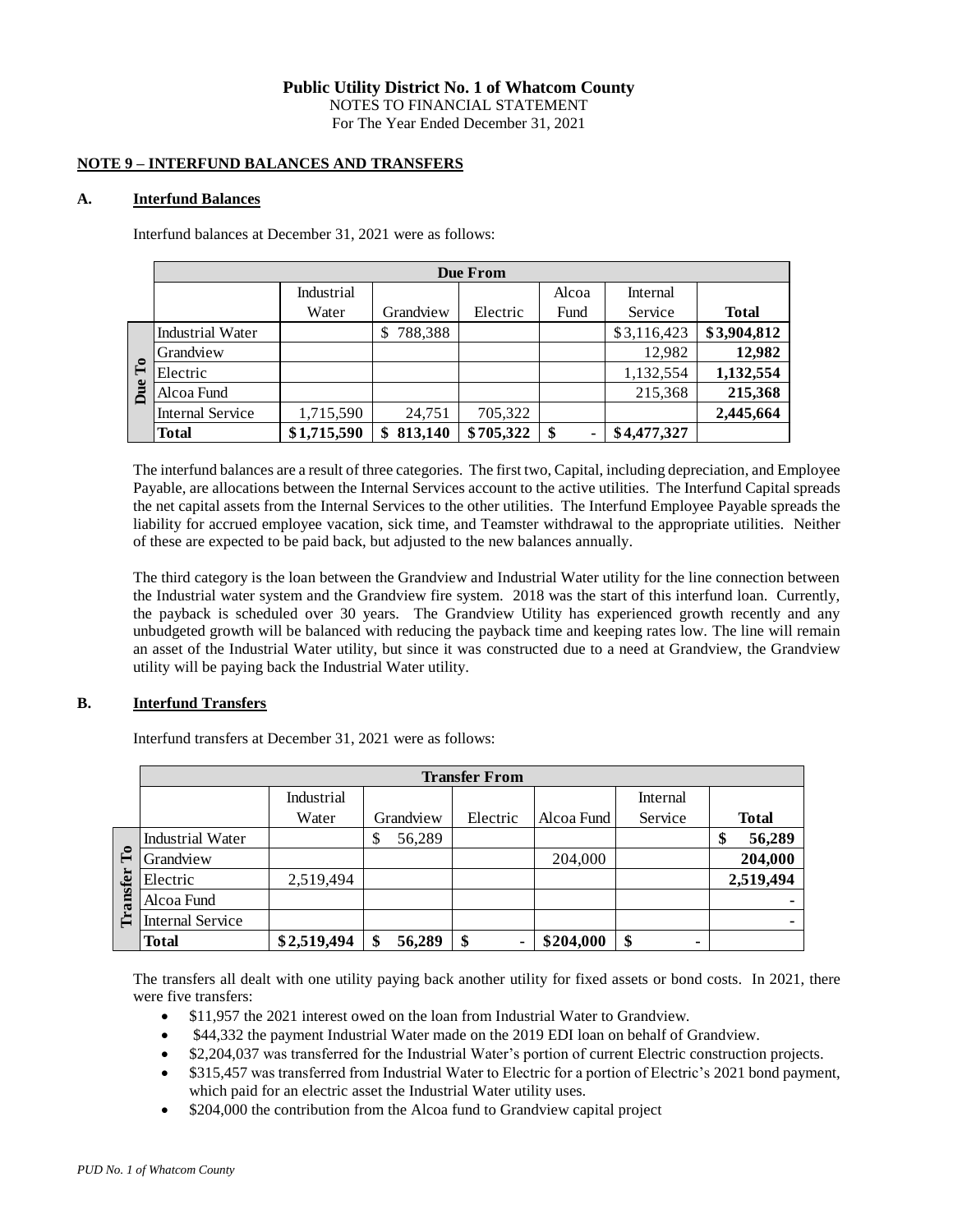### **NOTE 10 - PENSION PLANS**

The District's employees do not participate in any of the plans of the Washington State Department of Retirement Systems.

#### **A. Non-union**

In lieu of the state retirement program, the District offers its non-union employees an optional deferred compensation plan in accordance with Internal Revenue Service Code Section 457. This plan was adopted in 1989. An Administrative Service Agreement was established with Mass Mutual Retirement Services, now Empower, to provide individual investment choices for participants with detailed accounting to both the participants and the District. The District approves a contribution percentage of gross earnings annually to be paid in addition to gross earnings to eligible employees. The 2021 rate of District contribution to the employee is 8.70% of gross earnings. Employees may or may not elect to contribute any portion up to the allowable limit to the Empower plan. The Plan, available to eligible employees, permits them to defer a portion of their salary until future years. The deferred compensation is not available to employees until termination, retirement, death, or unforeseeable emergency. The District has neither fiduciary responsibility nor liability for the Plan and accordingly no records are reflected on the Districts accounts.

### **B. Union**

At year-end, the District's union employees (one chief water operator and six water operator positions) were eligible to be covered under the collective bargaining agreement with Teamsters Union Local No. 231 of Whatcom County's pension plan. This plan is a multiemployer, defined benefit pension plan. Financial statements for the Pension plan may be found here: [http://www.wctpension.org/forms-documents-webcasts/plan-documents.](http://www.wctpension.org/forms-documents-webcasts/plan-documents) This link also connects to the Summary Plan Description that describes the benefits available. Benefits include pension, disability, and survivor benefits. The current contract, outlining the District's responsibilities with Teamsters, expired at the end of 2021 and was renegotiated. Payment is made to the Pension plan monthly for each of the union employees.

The contributions to the plan are based on the collective-bargaining agreement. During 2021, the District contributed \$6.50 per qualified hour, per employee, up to a maximum of 2080 hours (\$13,520) per year per employee. No minimum contribution is required to be paid if no qualified hours are worked. If the District was to exit the plan, an 'unfunded withdrawal liability' could be required. The estimated withdrawal liability for the District at the end of 2021 is \$0. The liability is on the previous 5 years of contributions compared to the fund total. This liability was added to the District's statements starting in 2018. The employees do not contribute to this plan. The last ten years of contribution rates per qualified hour are as follows:

|                                              | 2012 \$4.75                                                                              | 2017 | \$5.50                                     |
|----------------------------------------------|------------------------------------------------------------------------------------------|------|--------------------------------------------|
| 2013                                         | 5.00                                                                                     | 2018 | 5.75                                       |
| 2014<br>,,,,,,,,,,,,,,,,,,,,,,,,,,,,,,,,,,,, | 5.25<br>,,,,,,,,,,,,,,,,,,,,,,,,,,,,,                                                    | 2019 | 6.00                                       |
| 2015                                         | 5.50<br><b><i><u>PERSONAL PROPERTY AND THE REAL PROPERTY AND REAL PROPERTY. </u></i></b> | 2020 | 6.25                                       |
| 2016                                         | 5.50<br>,,,,,,,,,,,,,,,,,,,,,,,,,,,,                                                     | 2021 | 6.50<br>,,,,,,,,,,,,,,,,,,,,,,,,,,,,,,,,,, |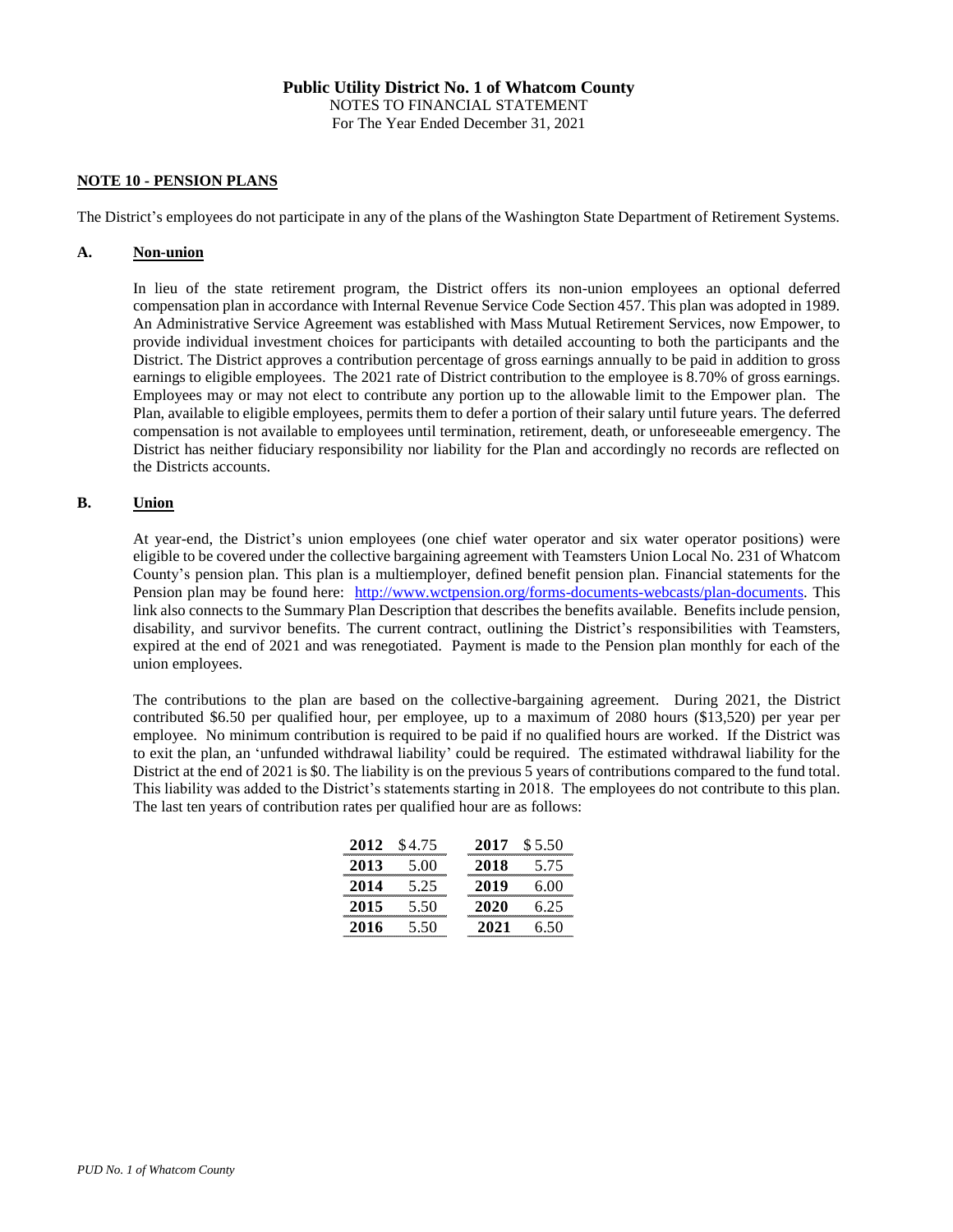## **NOTE 11 – EXTRAORDINARY AND/OR SPECIAL ITEMS**

No Extraordinary and/or special items were recorded in 2021.

#### **NOTE 12 - SEGMENT INFORMATION**

The District operated four proprietary segments and an Internal Services Fund in 2021. The following changes occurred in the District's segments during 2021:

#### A. INDUSTRIAL WATER UTILITY

Routine maintenance projects on Water Treatment Plants #1 and #2 are ongoing for the entire water system facilities including IT and SCADA projects. In 2021, due to the COVID pandemic, projects were limited and had extended completion dates due to the unpredictable lead times of the equipment and materials needed to complete projects. Annual maintenance projects such as the pond cleaning and mowing were accomplished. The high head motor and pump rebuild work continued in 2021 and the compressor installation at plant 1 was not completed, but significant work was accomplished. Industrial water consumption was 95% of 2020 consumption, while irrigation came in at 179% of 2020. The curtailment of operations at Alcoa contributed to the drop in consumption of industrial water.

#### B. GRANDVIEW WATER UTILITY

In May of 2021, the PUD completed the Healthy Pet connection to the non-potable water system. They began using non-potable water in their process, thus relieving pressure on the potable system. The District also completed the connection at 2349 Grandview Road. The owner was a participant of the 2007 Local Utility District assessment, but the water lines ran on the other side of the road. In order for a connection to be made, the lines needed to cross Grandview Road. Water consumption was 107% of 2020.

#### C. ELECTRIC UTILITY

The Electric Utility continues to make electric system improvements designed to assure reliability of electric service to the District's water treatment plants and to its retail electric customer. In 2021, due to the COVID pandemic, projects were limited and had extended completion dates due to the unpredictable lead times of the equipment and materials needed to complete projects. In an ongoing maintenance effort, the District replaced 27 pole structures and continued the yearly routine maintenance on the electric system. The District accomplished significant amount of work on the Ferndale substation, located at Water Treatment Plant #1. In November, the PUD met with the Phillips 66 management and decided due to market conditions and the unpredictable lead times, to delay the rebuild of the Refinery substation until the next turnaround.

#### D. ALCOA SERVICES FUND

The Alcoa Services Fund continues to be a resource of funds for projects outside of the regular operating scope of the District. In 2021, the Alcoa Services Fund contributed \$204,000 to the Grandview utility to fund the majority of a connection for a LUD participant. As of December 31, 2021, the remaining fund balance is \$220,253.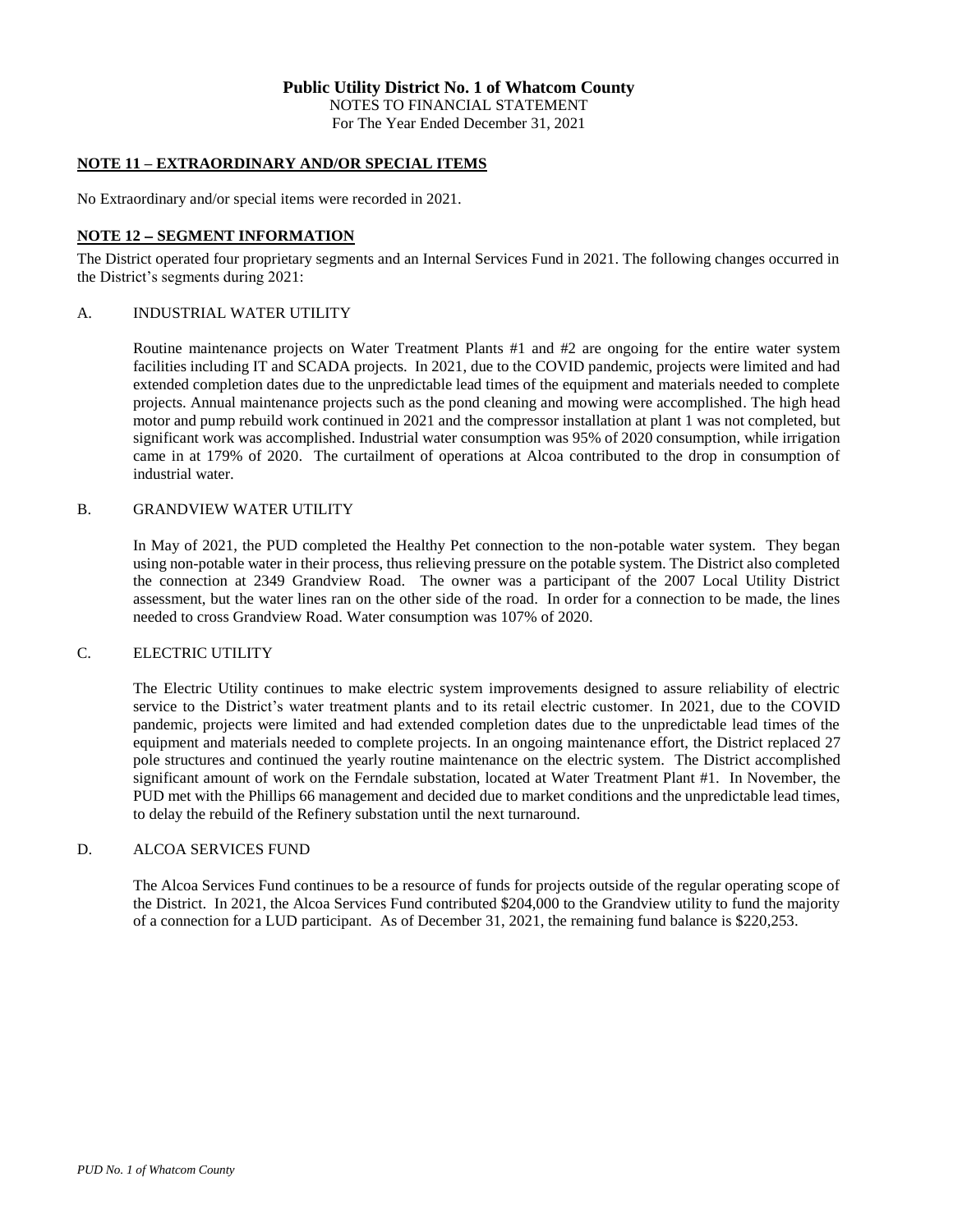### **Statement of Revenues, Expenses and Changes in Fund Net Position**

For The Year Ended December 31, 2021

|                                                               |               | 403                                       |                    | 411                                 | 481                               |                    | 490                         | 500                                     |              |                    |                                 |
|---------------------------------------------------------------|---------------|-------------------------------------------|--------------------|-------------------------------------|-----------------------------------|--------------------|-----------------------------|-----------------------------------------|--------------|--------------------|---------------------------------|
|                                                               |               | <b>INDUSTRIAL</b><br><b>WATER UTILITY</b> |                    | <b>GRANDVIE</b><br><b>W UTILITY</b> | <b>ELECTRIC</b><br><b>UTILITY</b> |                    | <b>ALCOA</b><br><b>SVCS</b> | <b>INTERNAL</b><br><b>SERVICES FUND</b> |              | <b>ELIMINATION</b> | <b>DISTRICT</b><br><b>TOTAL</b> |
| <b>OPERATING REVENUE</b>                                      |               |                                           |                    |                                     |                                   |                    |                             |                                         |              |                    |                                 |
| Utility Sales and Service Revenues<br>Other Operating Revenue | \$            | 9,035,517<br>2,710                        | \$                 | 256,339                             | \$11,558,864<br>117               | $\mathbf S$        |                             | \$                                      | $\mathbb{S}$ | (84,911)           | \$<br>20,765,809<br>2,827       |
| TOTAL OPERATING REVENUE                                       | \$            | 9,038,227                                 | \$                 | 256,339                             | \$11,558,981                      | \$                 |                             | \$                                      | \$           | (84, 911)          | \$<br>20,768,636                |
| <b>OPERATING EXPENSES</b>                                     |               |                                           |                    |                                     |                                   |                    |                             |                                         |              |                    |                                 |
| Operations:                                                   |               |                                           |                    |                                     |                                   |                    |                             |                                         |              |                    |                                 |
| <b>Purchased Water</b>                                        | \$            |                                           | \$                 | 4.955                               | $\mathsf{\$}$                     | $\mathbf S$        |                             | \$                                      | \$           | $(4.955)$ \$       |                                 |
| <b>Purchased Power</b>                                        |               | 537,876                                   |                    | 6,328                               | 9,077,158                         |                    |                             |                                         |              |                    | 9,621,361                       |
| <b>Water Purification</b>                                     |               | 296,751                                   |                    | 942                                 |                                   |                    |                             |                                         |              |                    | 297,694                         |
| Taxes / Process / Delivery Costs                              |               |                                           |                    | ÷,                                  | 564,929                           |                    |                             |                                         |              |                    | 564,929                         |
| <b>General Operations</b>                                     |               | 659,052                                   |                    | 69,329                              | 146,260                           |                    |                             |                                         |              |                    | 874,642                         |
| Maintenance                                                   |               | 850,669                                   |                    | 114,207                             | 194,794                           |                    |                             |                                         |              |                    | 1,159,670                       |
| Administration                                                |               |                                           |                    |                                     |                                   |                    |                             |                                         |              |                    |                                 |
| General Administration                                        |               | 1,918,138                                 |                    | 45,570                              | 2,337,595                         |                    |                             |                                         |              | (79,956)           | 4,221,347                       |
| Planning and Development Expenses                             |               | 187,899                                   |                    |                                     |                                   |                    |                             |                                         |              |                    | 187,899                         |
| Depreciation Expense                                          |               | 1,201,249                                 |                    | 81,130                              | 521,567                           |                    |                             |                                         |              |                    | 1,803,946                       |
| <b>Utility Tax Expense</b>                                    |               | 449,140                                   |                    | 12,336                              | 125,490                           |                    |                             |                                         |              |                    | 586,966                         |
| <b>TOTAL OPERATING EXPENSES</b>                               | \$            | 6,100,774                                 | \$                 | 334,798                             | \$12,967,793                      | \$                 | $\blacksquare$              | \$<br>$\overline{\phantom{a}}$          | \$           | (84, 911)          | \$<br>19,318,455                |
| <b>OPERATING INCOME (LOSS)</b>                                | \$            | 2,937,453                                 | \$                 | (78, 459)                           | \$(1,408,812)                     | -\$                |                             | \$                                      | \$           |                    | \$<br>1,450,182                 |
| <b>NONOPERATING REVENUE</b>                                   |               |                                           |                    |                                     |                                   |                    |                             |                                         |              |                    |                                 |
| Lease Income                                                  |               | 18,357                                    |                    |                                     |                                   |                    |                             |                                         |              |                    | 18,357                          |
| <b>Grant Revenue</b>                                          |               | 67,258                                    |                    |                                     |                                   |                    |                             |                                         |              |                    | 67,258                          |
| Assessment Income                                             |               |                                           |                    | 165,909                             |                                   |                    |                             |                                         |              |                    | 165,909                         |
| Interest Income                                               |               | 93,167                                    |                    | 6,535                               | 54,747                            |                    | 3,537                       |                                         |              |                    | 157,985                         |
| <b>Interest Fees</b>                                          |               | (5,676)                                   |                    | (401)                               | (3,580)                           |                    | (218)                       |                                         |              |                    | (9,875)                         |
| Penalties                                                     |               |                                           |                    |                                     |                                   |                    |                             |                                         |              |                    |                                 |
| <b>TOTAL NONOPERATING REVENUE</b>                             | $\mathbf{\$}$ | 18,632<br>191,737                         | \$                 | 172,043                             | 51,168<br>\$                      | $\mathbf{\hat{s}}$ | 3,319                       | \$                                      | \$           |                    | \$<br>18,632<br>418,267         |
|                                                               |               |                                           |                    |                                     |                                   |                    |                             |                                         |              |                    |                                 |
| NONOPERATING EXPENSE                                          |               |                                           |                    |                                     |                                   |                    |                             |                                         |              |                    |                                 |
| <b>Interest Expense</b>                                       |               | 494,659                                   |                    | 21.071                              | 161,272                           |                    |                             |                                         |              |                    | 677,002                         |
| Amortization                                                  |               | 97,113                                    |                    | 1,661                               | 14,501                            |                    |                             |                                         |              |                    | 113,274                         |
| <b>Interfund Expense</b>                                      |               | 2,463,205                                 |                    | (147, 712)                          | (2,519,494)                       |                    | 204,000                     |                                         |              |                    |                                 |
| <b>Grant Expenses</b>                                         |               | 57,001                                    |                    | $\overline{\phantom{a}}$            | 2,909                             |                    |                             |                                         |              |                    | 59,910                          |
| Loss (Gain) on Property Disposal                              |               |                                           |                    |                                     | 81,532                            |                    |                             |                                         |              |                    | 81,532                          |
| <b>TOTAL NONOPERATING EXPENSE</b>                             | \$            | 3,111,978                                 | \$                 | (124, 979)                          | \$ (2,259,281)                    | -\$                | 204,000                     | \$                                      | \$           | ÷,                 | \$<br>931,718                   |
| <b>INCOME BEFORE CONTRIBUTIONS,</b>                           |               | 17,212                                    | $\mathbf{\hat{s}}$ | 218,563                             | \$<br>901,637                     | \$                 | (200, 681)                  | \$<br>$\mathbf{r}$                      |              | $\overline{a}$     | \$<br>936,731                   |
| AND EXTRAORDINARY ITEMS                                       |               |                                           |                    |                                     |                                   |                    |                             |                                         |              |                    |                                 |
| <b>CHANGE IN NET POSITION</b>                                 | \$            | 17,212                                    | \$                 | 218,563                             | 901.637<br>\$                     | \$                 | (200, 681)                  | \$                                      | \$           |                    | \$<br>936,731                   |
| <b>NET POSITION - JANUARY 1st</b>                             | \$            | 21,556,396                                | \$                 | 706,773                             | \$15,979,835                      | \$                 | 635,435                     | \$<br>44.067                            |              |                    | \$<br>38,922,506                |
| <b>NET POSITION - DECEMBER 31st</b>                           | \$            | 21,573,608                                | \$                 | 925,336                             | \$16,881,472                      | $\mathbf{s}$       | 434,754                     | \$<br>44,067                            |              |                    | \$39,859,236                    |

The notes to financial statements are an integral party of this statement

*PUD No. 1 of Whatcom County*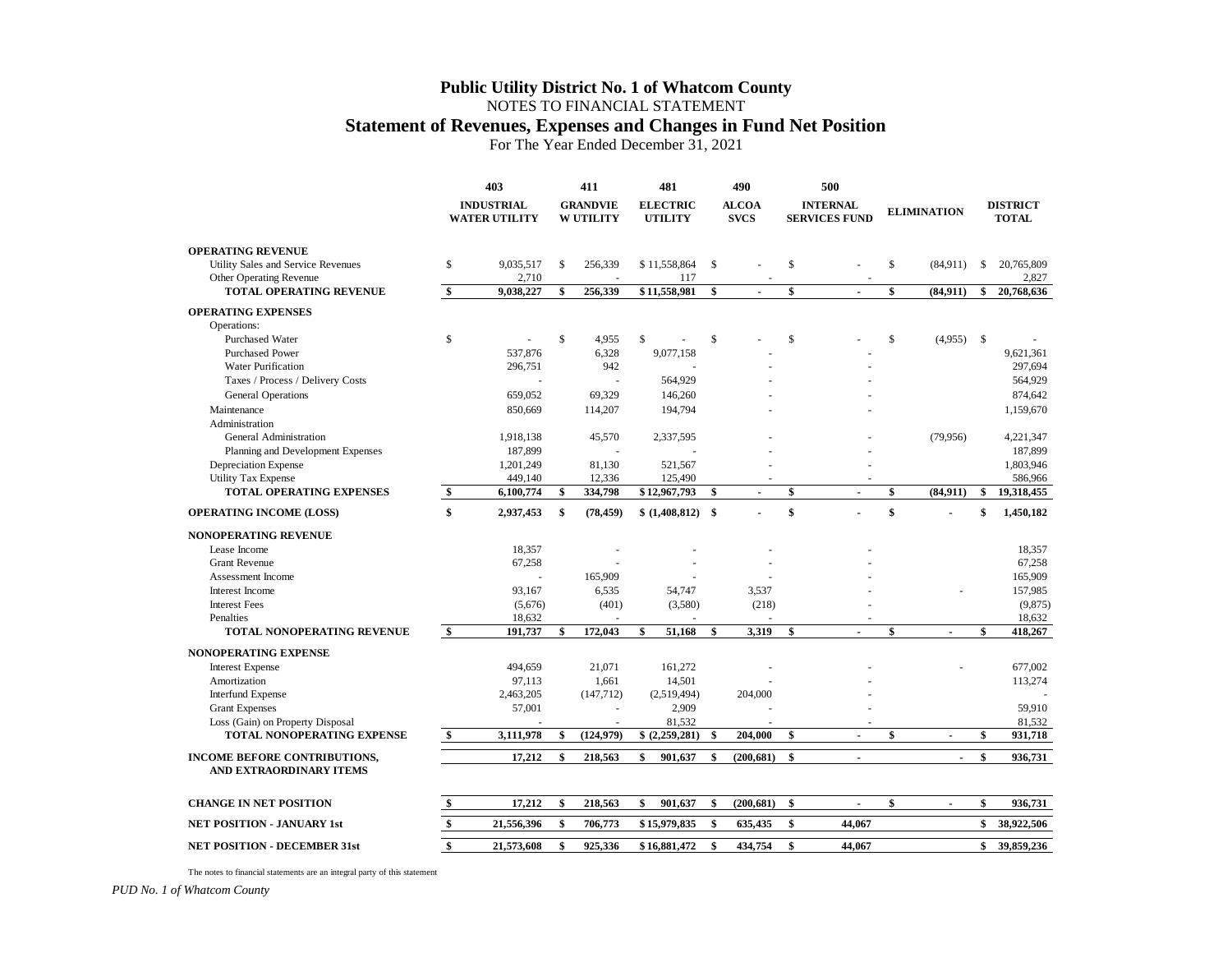NOTES TO FINANCIAL STATEMENT

**Statement of Net Position**

As of December 31, 2021

|                                      | 403<br><b>INDUSTRIAL</b><br><b>WATER</b><br><b>UTILITY</b> | 411<br><b>GRANDVIEW</b><br><b>UTILITY</b> | 481<br><b>ELECTRIC</b><br><b>UTILITY</b> | 490<br><b>ALCOA SVC</b> | 500<br><b>INTERNAL</b><br><b>SERVICES</b><br><b>FUND</b> |             | <b>DISTRICT</b><br><b>TOTAL</b> |
|--------------------------------------|------------------------------------------------------------|-------------------------------------------|------------------------------------------|-------------------------|----------------------------------------------------------|-------------|---------------------------------|
| <b>ASSETS</b>                        |                                                            |                                           |                                          |                         |                                                          |             |                                 |
| <b>CURRENT ASSETS</b>                |                                                            |                                           |                                          |                         |                                                          |             |                                 |
| Cash & Cash Equivalents              |                                                            |                                           |                                          |                         |                                                          |             |                                 |
| Cash                                 | \$<br>764,686                                              | \$<br>(147,077)                           | (1,336,274)                              | \$<br>495               | \$                                                       | 806,208     | \$<br>88,038                    |
| Whatcom County Investment Pool       | 6,239,558                                                  | 507,654                                   | 4,389,396                                | 219,758                 |                                                          | (18,093)    | 11,338,274                      |
| Total Cash & Cash Equivalents        | 7,004,244                                                  | 360,577                                   | 3,053,122                                | 220,253                 |                                                          | 788,116     | 11,426,312                      |
| Receivables (Net):                   |                                                            |                                           |                                          |                         |                                                          |             |                                 |
| Customers                            | 751,945                                                    | 18,026                                    | 1,708,522                                |                         |                                                          |             | 2,478,493                       |
| Other                                | 1,001                                                      |                                           |                                          |                         |                                                          | 199         | 1,201                           |
| <b>Interfund Receivables</b>         | 788,388                                                    | (788, 388)                                |                                          |                         |                                                          |             |                                 |
| Interfund Transfers - Capital        | 1,829,765                                                  | (1,573)                                   | 621,413                                  | 215,368                 |                                                          | (2,664,972) |                                 |
| Interfund Transfers - Employee       | (428, 932)                                                 | (10, 197)                                 | (194, 181)                               |                         |                                                          | 633,309     | $\overline{0}$                  |
| Total Accounts Receivables (Net)     | 2,942,168                                                  | (782, 133)                                | 2,135,753                                | 215,368                 |                                                          | (2,031,464) | 2,479,693                       |
| <b>Other Current Assets</b>          |                                                            |                                           |                                          |                         |                                                          |             |                                 |
| Restricted Cash & Cash Equivalents   |                                                            | 238,154                                   |                                          |                         |                                                          |             | 238.154                         |
| Prepayments                          |                                                            |                                           |                                          |                         |                                                          | 44,005      | 44,005                          |
| <b>TOTAL CURRENT ASSETS</b>          | \$<br>9,946,413                                            | \$<br>(183, 401)                          | 5,188,875<br>\$                          | \$<br>435,621           | \$                                                       | (1,199,343) | \$14,188,164                    |
| <b>NON-CURRENT ASSETS</b>            |                                                            |                                           |                                          |                         |                                                          |             |                                 |
| <b>Bond Issue Costs</b>              | 154,216                                                    | 9,965                                     | 73,220                                   |                         |                                                          |             | 237,401                         |
| Noncurrent Restricted Assets         |                                                            |                                           |                                          |                         |                                                          |             |                                 |
| <b>Investments - Bond Reserves</b>   | 810,108                                                    |                                           | 402,602                                  |                         |                                                          |             | 1,212,710                       |
| Capital Assets Not Being Depreciated |                                                            |                                           |                                          |                         |                                                          |             |                                 |
| Land                                 | 108,000                                                    |                                           |                                          |                         |                                                          |             | 108,000                         |
| Easements                            | 56,260                                                     |                                           |                                          |                         |                                                          |             | 56,260                          |
| <b>Construction in Progress</b>      | 944,028                                                    |                                           | 7,569,563                                |                         |                                                          | 99,158      | 8,612,749                       |
| Capital Assets Being Depreciated:    |                                                            |                                           |                                          |                         |                                                          |             |                                 |
| <b>Buildings &amp; Structures</b>    | 19,649,280                                                 | 318,161                                   | 4,457,484                                |                         |                                                          | 1,615,916   | 26,040,841                      |
| Machinery & Equipment                | 20,393,858                                                 | 3,130,942                                 | 12,863,412                               |                         |                                                          | 2,762,253   | 39,150,466                      |
| Intangible                           | 866,000                                                    |                                           |                                          |                         |                                                          |             | 866,000                         |
| Less Accumulated Depreciation        | (15, 246, 428)                                             | (1,443,765)                               | (5,557,320)                              |                         |                                                          | (1,812,355) | (24,059,868)                    |
| Total Capital Assets (Net)           | 26,770,998                                                 | 2,005,339                                 | 19,333,139                               | $\sim$                  |                                                          | 2,664,972   | 50,774,448                      |
| <b>TOTAL NONCURRENT ASSETS</b>       | \$<br>27,735,322                                           | \$<br>2,015,304                           | \$19,808,961                             | \$<br>$\blacksquare$    | \$                                                       | 2,664,972   | \$52,224,559                    |
|                                      |                                                            |                                           |                                          |                         |                                                          |             |                                 |
| <b>TOTAL ASSETS</b>                  | \$<br>37,681,735                                           | \$<br>1,831,902                           | \$24,997,836                             | \$<br>435,621           | \$                                                       | 1,465,629   | \$66,412,723                    |

*PUD No. 1 of Whatcom County*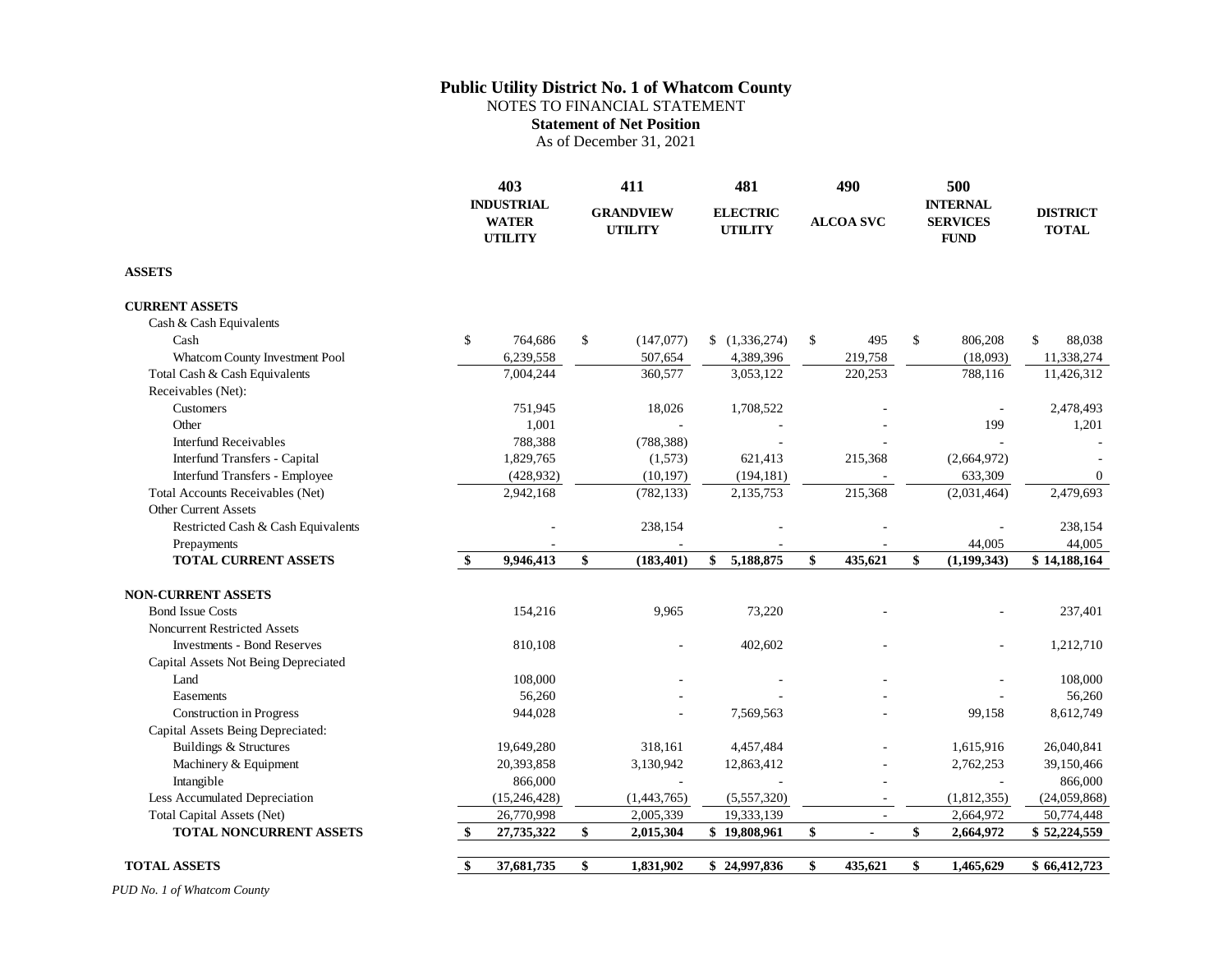NOTES TO FINANCIAL STATEMENT

**Statement of Net Position**

As of December 31, 2021

|                                         | 403<br><b>INDUSTRIAL</b><br><b>WATER</b><br><b>UTILITY</b> |            |                                    | 411       | 481                               |                            | 490            |                                                   | 500            |                                 |
|-----------------------------------------|------------------------------------------------------------|------------|------------------------------------|-----------|-----------------------------------|----------------------------|----------------|---------------------------------------------------|----------------|---------------------------------|
|                                         |                                                            |            | <b>GRANDVIEW</b><br><b>UTILITY</b> |           | <b>ELECTRIC</b><br><b>UTILITY</b> | <b>ALCOA</b><br><b>SVC</b> |                | <b>INTERNAL</b><br><b>SERVICES</b><br><b>FUND</b> |                | <b>DISTRICT</b><br><b>TOTAL</b> |
| <b>LIABILITIES</b>                      |                                                            |            |                                    |           |                                   |                            |                |                                                   |                |                                 |
| <b>CURRENT LIABILITIES</b>              |                                                            |            |                                    |           |                                   |                            |                |                                                   |                |                                 |
| Accounts Payable                        | \$                                                         | 307,176    | \$                                 | 2,967     | \$<br>903,315                     | \$                         | 867            | \$                                                | 722,905        | \$<br>1,937,230                 |
| Accrued Employee Payable                |                                                            |            |                                    |           |                                   |                            |                |                                                   | 633,309        | 633,309                         |
| <b>Accrued Insurance Claims Reserve</b> |                                                            | 7,021      |                                    | 565       | 2,934                             |                            |                |                                                   | 62,663         | 73,183                          |
| <b>Accrued Utility Taxes</b>            |                                                            |            |                                    |           | 245,648                           |                            |                |                                                   |                | 245,648                         |
| <b>Contractor Retainage</b>             |                                                            | 35,451     |                                    | 12,923    | 233,418                           |                            |                |                                                   | 2,686          | 284,477                         |
| Bonds, Notes, and Loans Payable         |                                                            |            |                                    |           |                                   |                            |                |                                                   |                |                                 |
| 2012 LTGO Bond Series A&B - Current     |                                                            | 324,468    |                                    |           | 55.532                            |                            |                |                                                   |                | 380,000                         |
| 2012 LTGO Bond Series A&B - Interest    |                                                            | 3,024      |                                    |           | 521                               |                            |                |                                                   |                | 3,545                           |
| 2013 LTGO Bond - Current                |                                                            | 295,000    |                                    |           |                                   |                            |                |                                                   |                | 295,000                         |
| 2013 LTGO Bond - Interest               |                                                            | 13,150     |                                    |           |                                   |                            |                |                                                   |                | 13,150                          |
| 2016 LTGO Bond - Current                |                                                            |            |                                    | 145,763   |                                   |                            |                |                                                   |                | 145,763                         |
| 2016 LTGO Bond - Interest               |                                                            |            |                                    | 1,523     |                                   |                            |                |                                                   |                | 1,523                           |
| 2019 EDI Loan - Current                 |                                                            | 37,063     |                                    |           |                                   |                            |                |                                                   |                | 37,063                          |
| 2019 EDI Loan - Interest                |                                                            | 606        |                                    |           |                                   |                            |                |                                                   |                | 606                             |
| 2021 LTGO Bond - Current                |                                                            | 778,389    |                                    |           | 251.611                           |                            |                |                                                   |                | 1,030,000                       |
| 2021 LTGO Bond - Interest               |                                                            | 27,452     |                                    |           | 18,081                            |                            |                |                                                   |                | 45,533                          |
| Deposits & Other Payables               |                                                            | 2,169      |                                    | 14,013    |                                   |                            |                |                                                   |                | 16,182                          |
| <b>TOTAL CURRENT LIABILITIES</b>        | <sup>\$</sup>                                              | 1,830,968  | \$                                 | 177,754   | \$1,711,060                       | \$                         | 867            | \$                                                | 1,421,562      | \$<br>5,142,212                 |
| <b>NON-CURRENT LIABILITIES</b>          |                                                            |            |                                    |           |                                   |                            |                |                                                   |                |                                 |
| Bonds, Notes, and Loans Payable         |                                                            |            |                                    |           |                                   |                            |                |                                                   |                |                                 |
| 2012 LTGO Bond Principal                |                                                            | 685,576    |                                    |           | 118,034                           |                            |                |                                                   |                | 803,610                         |
| 2013 LTGO Bond Principal                |                                                            | 3,903,396  |                                    |           |                                   |                            |                |                                                   |                | 3,903,396                       |
| 2016 LTGO Bond Principal                |                                                            |            |                                    | 728,813   |                                   |                            |                |                                                   |                | 728,813                         |
| 2019 EDI Loan Principal                 |                                                            | 689,910    |                                    |           |                                   |                            |                |                                                   |                | 689,910                         |
| 2021 LTGO Bond A&B Principal            |                                                            | 8,998,276  |                                    |           | 6,287,270                         |                            |                |                                                   |                | 15,285,546                      |
| <b>TOTAL NONCURRENT LIABILITIES</b>     | \$                                                         | 14,277,159 | \$                                 | 728,813   | \$<br>6,405,304                   | \$                         | $\blacksquare$ | \$                                                | $\blacksquare$ | \$<br>21,411,275                |
| <b>TOTAL LIABILITIES</b>                | \$                                                         | 16,108,127 | $\boldsymbol{\hat{S}}$             | 906,567   | \$<br>8,116,364                   | \$                         | 867            | \$                                                | 1,421,562      | \$<br>26,553,487                |
| <b>NET POSITION</b>                     |                                                            |            |                                    |           |                                   |                            |                |                                                   |                |                                 |
| Net Investment in Capital Assets        |                                                            | 11,464,819 |                                    | 1,130,763 | 12,794,793                        |                            |                |                                                   | 2,664,972      | 28,055,347                      |
| Restricted for Debt Service             |                                                            | 810,108    |                                    | 238,154   | 402,602                           |                            |                |                                                   |                | 1,450,864                       |
| Unrestricted                            |                                                            | 9,298,681  |                                    | (443,581) | 3,684,077                         |                            | 434,754        |                                                   | (2,620,906)    | 10,353,026                      |
| <b>TOTAL NET POSITION</b>               | \$                                                         | 21,573,608 | \$                                 | 925,336   | \$16,881,472                      | \$                         | 434,754        | \$                                                | 44,067         | \$<br>39,859,236                |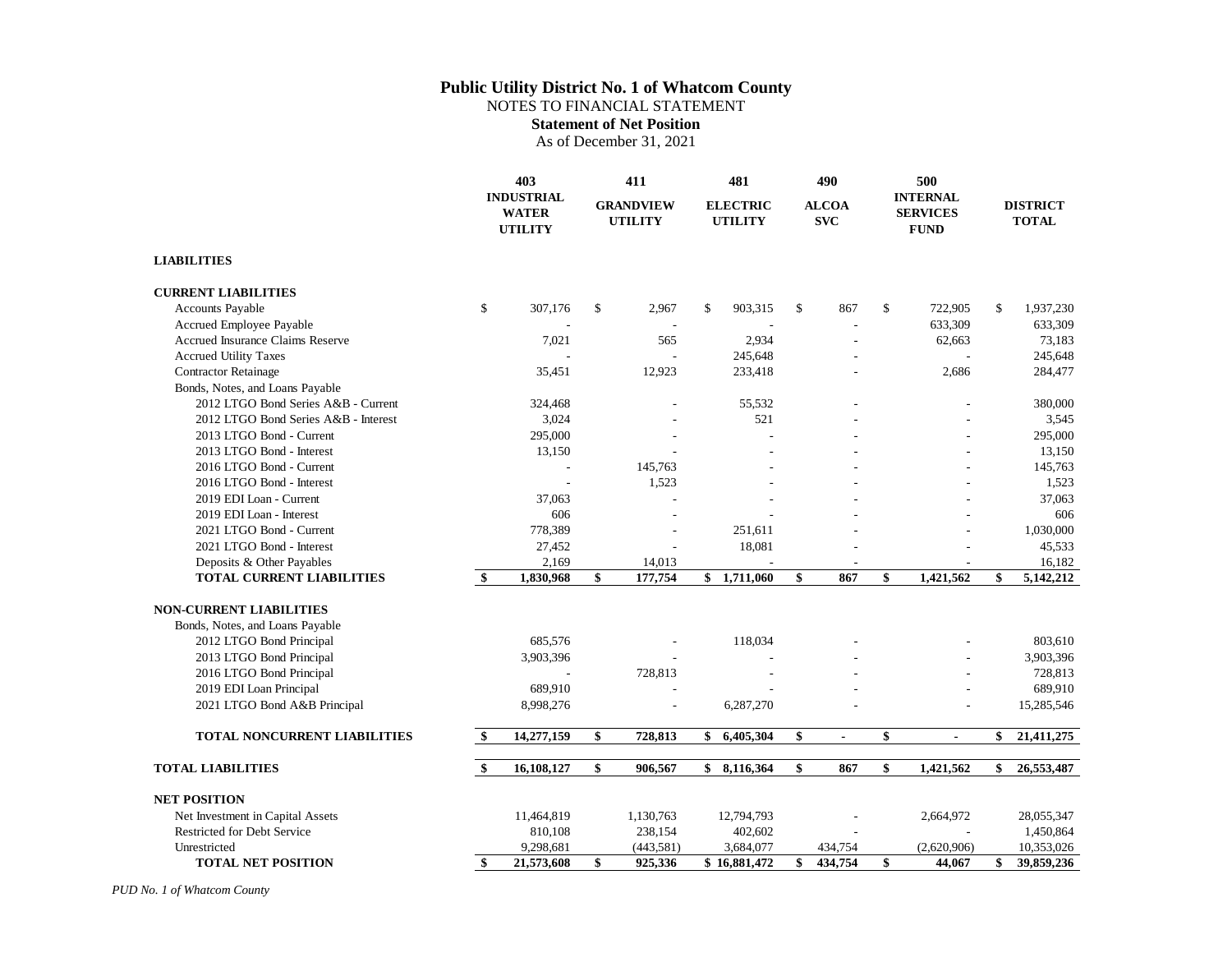### **Public Utility District No. 1 of Whatcom County** NOTES TO FINANCIAL STATEMENT **Statement of Cash Flows**

As of December 31, 2021

|                                                                 |               | 403               |     | 411              |               | 481              |     | 490              |        | 500             |                   |
|-----------------------------------------------------------------|---------------|-------------------|-----|------------------|---------------|------------------|-----|------------------|--------|-----------------|-------------------|
|                                                                 |               | <b>INDUSTRIAL</b> |     | <b>GRANDVIEW</b> |               | <b>ELECTRIC</b>  |     | <b>BPA-ALCOA</b> |        | <b>INTERNAL</b> | <b>TOTAL</b>      |
| <b>CASH FLOWS FROM OPERATING ACTIVITIES</b>                     |               | <b>WATER</b>      |     |                  |               |                  |     | <b>ESCROW</b>    |        | <b>SERVICE</b>  |                   |
| Receipts from Customers                                         | \$            | 9,180,660 \$      |     | 241,439          |               | $$10,685,361$ \$ |     |                  | $-5$   | 1,112           | \$ 20,108,571     |
| Payments to suppliers                                           |               | (1,927,433)       |     | (140, 805)       |               | (11,004,454)     |     | (1,988)          |        | (1,193,574)     | (14,268,254)      |
| Payments to employees (Labor only)                              |               |                   |     |                  |               |                  |     |                  |        | (2,188,122)     | (2,188,122)       |
| NET CASH PROVIDED (USED) BY OPERATING                           |               |                   |     |                  |               |                  |     |                  |        |                 |                   |
| <b>ACTIVITIES</b>                                               | $\mathbf{\$}$ | 7,253,227         | \$  | 100,633          | \$            | $(319,094)$ \$   |     | $(1,988)$ \$     |        | (3,380,584)     | \$<br>3,652,196   |
| <b>CASH FLOW FROM NONCAPITAL FINANCING ACTIVITIES</b>           |               |                   |     |                  |               |                  |     |                  |        |                 |                   |
| Transfers from (to) Other Utilities                             |               | (5,340,669)       |     | 50,154           |               | 1,435,811        |     | (201, 146)       |        | 4,055,849       |                   |
| Payments Received for Non-operating work                        |               | 90,304            |     |                  |               |                  |     |                  |        |                 | 90,304            |
| Payments (Paid) for Non-operating work                          |               | (57,001)          |     |                  |               |                  |     |                  |        |                 | (57,001)          |
| NET CASH PROVIDED (USED) BY                                     |               |                   |     |                  |               |                  |     |                  |        |                 |                   |
| <b>NONCAPITAL</b>                                               |               |                   |     |                  |               |                  |     |                  |        |                 |                   |
| <b>FINANCING ACTIVITIES</b>                                     | -\$           | $(5,307,366)$ \$  |     | 50.154           | $\mathbf{s}$  | 1,435,811 \$     |     | $(201, 146)$ \$  |        | 4,055,849       | \$<br>33,303      |
|                                                                 |               |                   |     |                  |               |                  |     |                  |        |                 |                   |
| <b>CASH FLOWS FROM CAPITAL AND RELATED FINANCING ACTIVITIES</b> |               |                   |     |                  |               |                  |     |                  |        |                 |                   |
| Proceeds from Capital Debt                                      |               |                   |     |                  |               | 5,609,607        |     |                  |        |                 | 5,609,607         |
| Purchase of Capital Assets                                      |               | (1,014,115)       |     | (224, 354)       |               | (5,941,988)      |     |                  |        | (181, 397)      | (7,361,855)       |
| Principal paid on Capital Debt                                  |               | (1,540,784)       |     | (145,763)        |               | (285,911)        |     |                  |        |                 | (1,972,458)       |
| Interest paid on Capital Debt                                   |               | (515, 254)        |     | (21, 325)        |               | (190, 754)       |     |                  |        |                 | (727, 333)        |
| Assessments Received for 2007 & 2016 debt payments              |               |                   |     | 165,909          |               |                  |     |                  |        |                 | 165,909           |
| Issue costs of debt                                             |               |                   |     |                  |               | (105,000)        |     |                  |        |                 | (105,000)         |
| Proceeds / (Funding) of Reserve Requirements                    |               | (1,786,407)       |     |                  |               | (210, 166)       |     |                  |        |                 | (1,996,572)       |
| NET CASH PROVIDED / (USED) BY CAPITAL                           |               |                   |     |                  |               |                  |     |                  |        |                 |                   |
| AND RELATED FINANCING ACTIVITIES                                | <sup>\$</sup> | $(4,856,559)$ \$  |     | $(225,533)$ \$   |               | $(1,124,212)$ \$ |     |                  | $-$ \$ | (181, 397)      | \$<br>(6,387,702) |
| <b>CASH FLOWS FROM INVESTING ACTIVITIES</b>                     |               |                   |     |                  |               |                  |     |                  |        |                 |                   |
| <b>Interest Received</b>                                        |               | 87,464            |     | 6,133            |               | 51,158           |     | 3,319            |        | 37              | 148,111           |
| NET CASH PROVIDED / (USED) FROM                                 |               |                   |     |                  |               |                  |     |                  |        |                 |                   |
| <b>INVESTING ACTIVITIES</b>                                     | \$            | 87,464            | -\$ | 6,133            | $\mathbf{\$}$ | 51,158           | -\$ | 3,319 \$         |        | 37              | \$<br>148,111     |
| NET INCREASE (DECREASE) IN CASH AND                             |               |                   |     |                  |               |                  |     |                  |        |                 |                   |
| <b>CASH EQUIVALENTS</b>                                         | \$            | $(2,823,235)$ \$  |     | $(68, 613)$ \$   |               | 43,664           | -\$ | $(199, 814)$ \$  |        | 493,905         | \$<br>(2,554,093) |
|                                                                 |               |                   |     |                  |               |                  |     |                  |        |                 |                   |
| <b>BALANCE BEGINNING OF YEAR</b>                                |               | 10,637,587        |     | 667,344          |               | 3,412,060        |     | 420,068          |        | 294,210         | 15,431,269        |
| <b>BALANCE END OF PERIOD</b>                                    | \$            | 7,814,352         | \$  | 598,731          | \$            | 3,455,724        | -\$ | 220,253          | \$     | 788,116         | \$12,877,176      |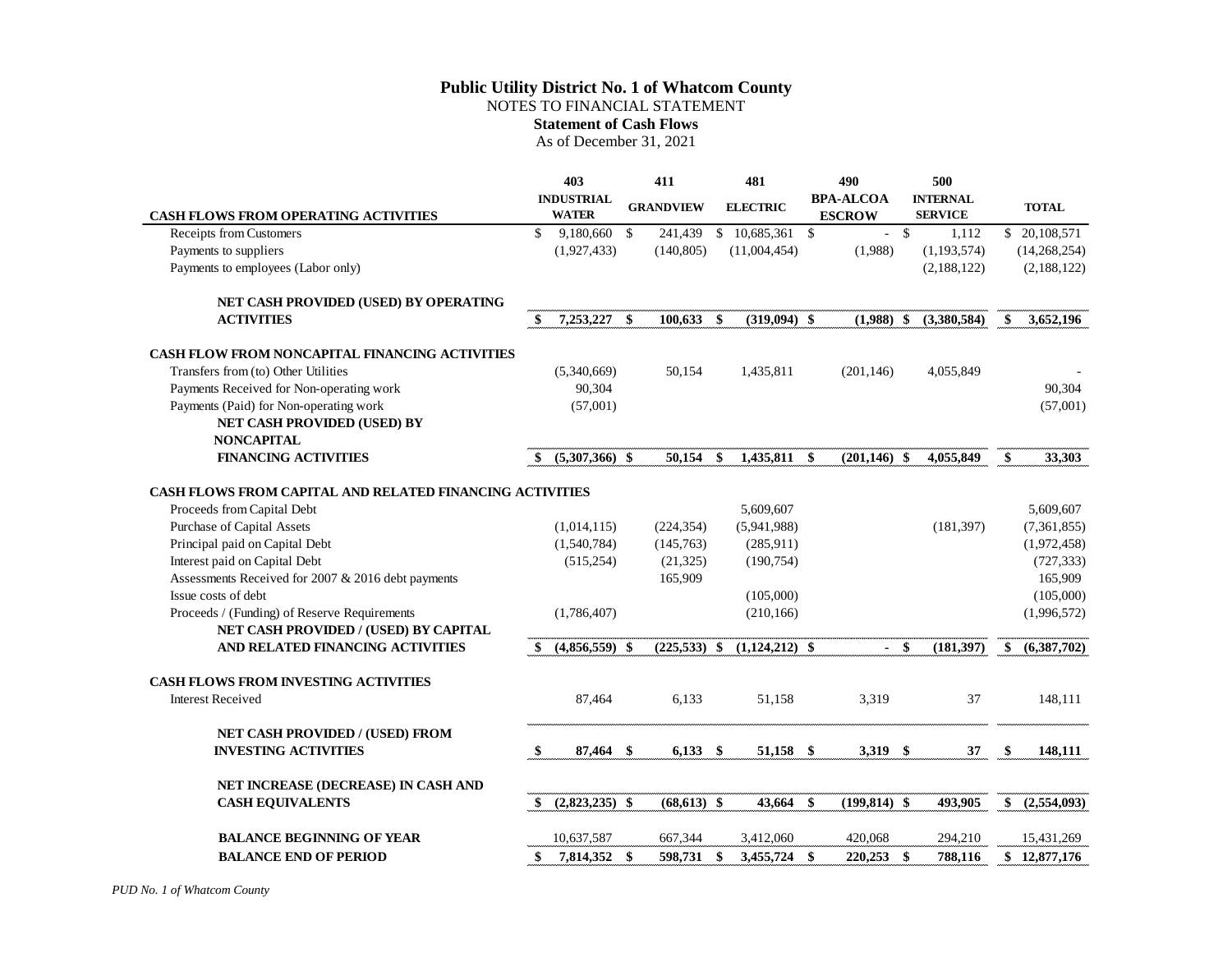NOTES TO FINANCIAL STATEMENT

**Statement of Cash Flows**

As of December 31, 2021

|                                                             | 403                               | 411                      | 481                            | 490                               | 500                               |              |
|-------------------------------------------------------------|-----------------------------------|--------------------------|--------------------------------|-----------------------------------|-----------------------------------|--------------|
|                                                             | <b>INDUSTRIAL</b><br><b>WATER</b> | <b>GRANDVIEW</b>         | <b>ELECTRIC</b>                | <b>BPA-ALCOA</b><br><b>ESCROW</b> | <b>INTERNAL</b><br><b>SERVICE</b> | <b>TOTAL</b> |
| <b>RECONCILIATION OF OPERATING INCOME (LOSS) TO NET CAS</b> |                                   |                          |                                |                                   |                                   |              |
| Operating Income (Loss)                                     | \$2,937,453                       | -S                       | $(78,459)$ \$ $(1,408,812)$ \$ |                                   | $\overline{0}$<br>S.              | \$1,450,182  |
| Adjustments to reconcile operating income to net cash       |                                   |                          |                                |                                   |                                   |              |
| provided (used) by operating activity                       |                                   |                          |                                |                                   |                                   |              |
| Depreciation                                                | 1,024,648                         | 75,720                   | 464,420                        |                                   | 239,158                           | 1,803,946    |
| Miscellaneous - Non-Operating                               | 13,943                            |                          | (2,909)                        |                                   |                                   | 11,034       |
| Decrease (Increase) in Net Accounts Receivable              | 106,698                           | 2,791                    | (806, 763)                     |                                   | 306                               | (696,969)    |
| Decrease (Increase) in Prepayments                          | $\overline{\phantom{a}}$          | $\overline{\phantom{a}}$ |                                |                                   | (1,935)                           | (1,935)      |
| <b>Interfund Transfers</b>                                  | 3,008,274                         | 92,577                   | 1,088,765                      | (2,854)                           | (4,186,762)                       | (0)          |
| Increase (Decrease) in Account Payable                      | 177,289                           | (10,611)                 | 160,890                        | 867                               | 496,244                           | 824,679      |
| Increase (Decrease) in Accrued Employee Payable             | (16,502)                          | (1,376)                  |                                |                                   | 73,114                            | 55,236       |
| Increase (Decrease) in Accrued Insurance Claims Reserve     | 1,482                             | 128                      | 641                            |                                   | (2,774)                           | (523)        |
| Increase (Decrease) in Accrued Utility Taxes                | (37,578)                          | (890)                    | (33,795)                       |                                   |                                   | (72, 263)    |
| Increase (Decrease) in Contractor Retainage                 | 35,350                            | 12,923                   | 218,470                        |                                   | 2,066                             | 268,809      |
| Increase (Decrease) in Deposits & Other Payables            | 2,169                             | 7,830                    |                                |                                   |                                   | 9,999        |
| NET CASH PROVIDED BY OPERATING                              |                                   |                          |                                |                                   |                                   |              |
| <b>ACTIVITIES</b>                                           | 7,253,227                         | 100,633                  | $(319,094)$ \$                 | (1,988)                           | \$ (3,380,584)                    | \$3,652,196  |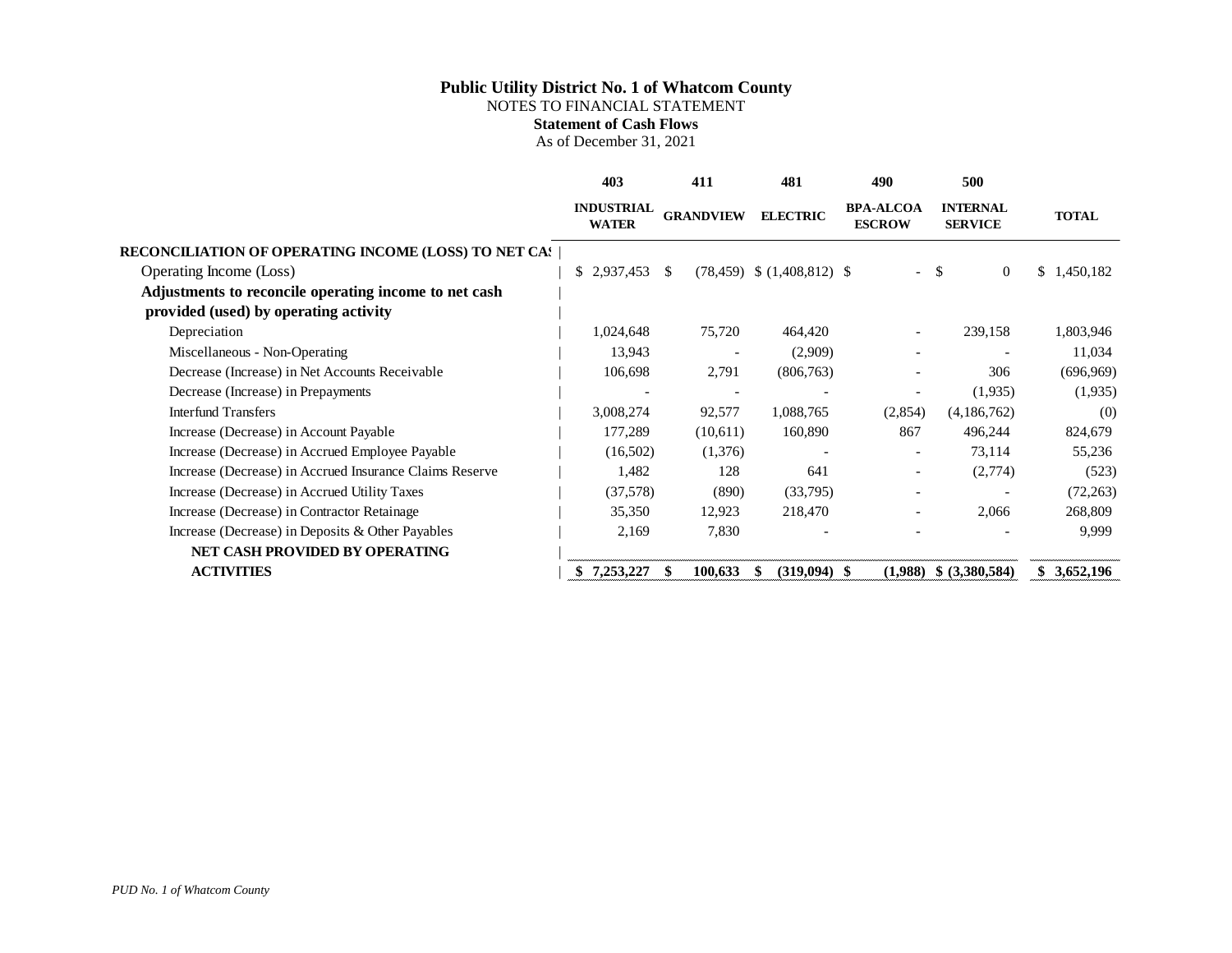NOTES TO FINANCIAL STATEMENT

For The Year Ended December 31, 2021

### **NOTE 13 - PROPERTY TAX**

The Whatcom County Treasurer acts as an agent to collect property taxes levied in the county for all taxing authorities.

| <b>Property Tax Calendar</b> |                                                        |  |  |  |  |  |
|------------------------------|--------------------------------------------------------|--|--|--|--|--|
| January 1                    | Tax is levied and become an enforceable lien against   |  |  |  |  |  |
|                              | properties.                                            |  |  |  |  |  |
| February 14                  | Tax bills are mailed.                                  |  |  |  |  |  |
| April 30                     | First of two equal installment payments is due.        |  |  |  |  |  |
| May 31                       | Assessed value of property established for next year's |  |  |  |  |  |
|                              | levy at 100 percent of market value.                   |  |  |  |  |  |
| October 31                   | Second installment is due.                             |  |  |  |  |  |

Whatcom County annually publishes the 'Statement of Assessed Valuations, Tax Rates, and Taxes Levied Within the Various Taxing Districts of Whatcom County'. The District's assessed value is equal to the Total Value of Taxable Property of Whatcom County. The District assessed valuation of taxable property for 2021 was \$37,480,880,443. This information can be found at http://www.co.whatcom.wa.us/178/Annual-Tax-Book.

The District may levy up to \$0.45 per \$1,000 of assessed valuation for general District services.

The District had no tax levies for 2021 or 2020.

Washington State Constitution and Washington State Law, RCW 84.55.010 and RCW 54.16.080, limit the rate.

### **NOTE 14 - RISK MANAGEMENT**

In January 2002, the Public Utility District No.1 of Whatcom County became a member of the Public Utility Risk Management Services, [PURMS], a joint self-insurance fund. Its membership is comprised of 18 Public Utility Districts and NOANET, a Washington nonprofit mutual corporation providing broadband communications services.

The Public Utility Risk Management Services, Joint Self-Insurance Fund was organized as of December 30, 1976, pursuant to the provisions of the Revised Code of Washington, Chapter 54.16.200 and inter-local agreements. The program's general objectives are to formulate, develop, and administer, on behalf of the member public utilities, a program of insurance, to obtain lower costs for that coverage, and to develop a comprehensive loss control program.

The District is a member of the Liability and Property Pools. The risks shared by the members are defined in the member's Self-Insurance Agreement. Both pools (liability and property) operate independently of one another. The Fund maintains assets from which liability claims against the member Districts and property losses of member Districts are paid and, through assessments of the members to replenish these assets, the members share joint liability among themselves for losses incurred. The Fund also purchases excess insurance for losses above the \$1,000,000 for liability and above \$250,000 for property.

The members, through the Fund, provide liability self-insurance for the first \$1 million of individual loss claims. Assessments for the liability pool are based upon a formula whose elements include: basic fees, historic claims experience and workers hours. The assessments include amounts for excess insurance premiums, claims experience, and operating costs. In 2021, the Designated Balance of the Liability pool was \$3,500,000. Interim assessments are levied whenever the level of the liability program falls below \$500,000 of the Designated Liability Pool balance. Through PURMS, an AEGIS liability policy covers an additional \$35 million over the initial \$1 million. At the end of 2009, the District decided to also add another \$25 million in coverage through an EIM policy over the previous \$36 million in coverage.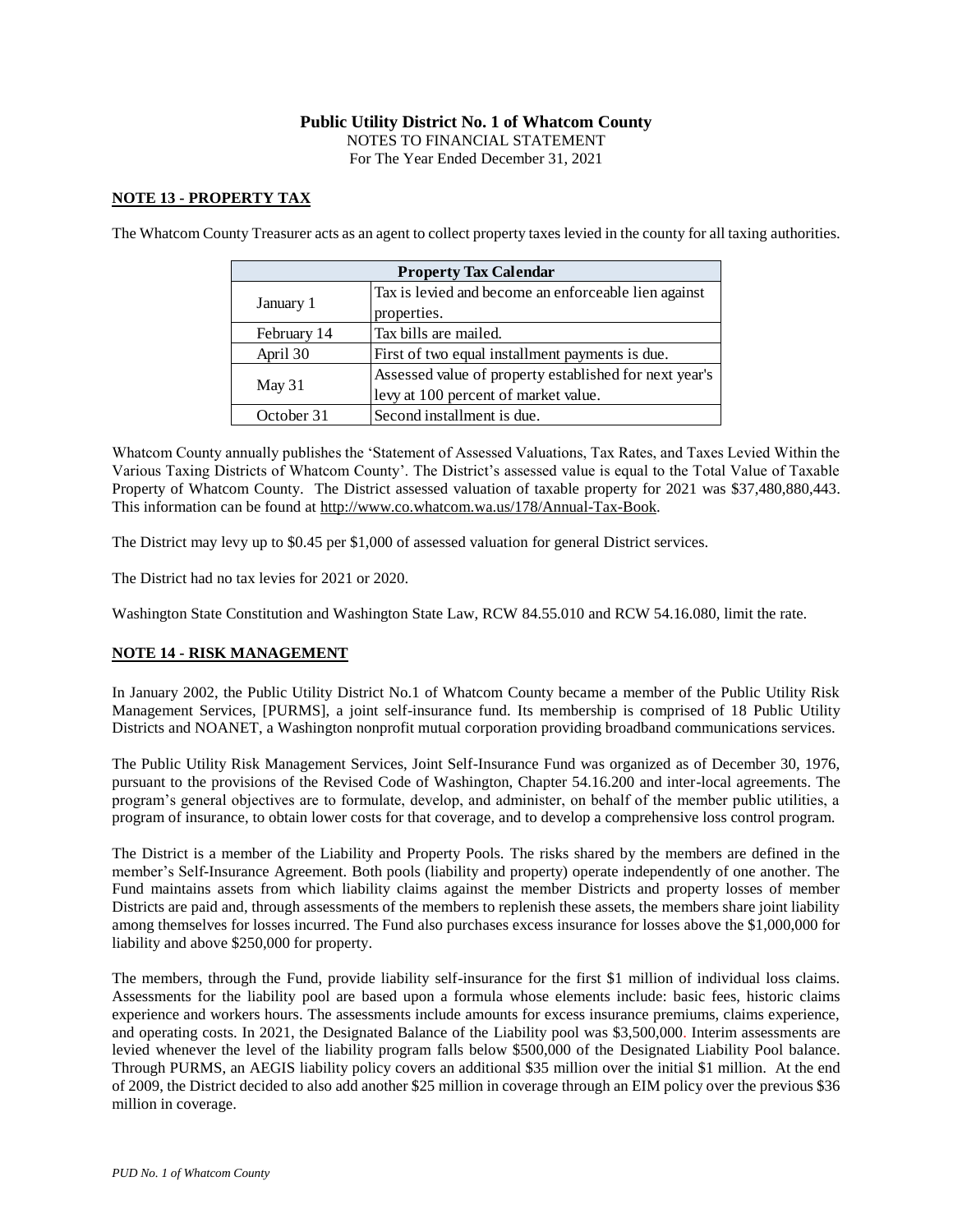NOTES TO FINANCIAL STATEMENT For The Year Ended December 31, 2021

Effective April 1, 1997 the Fund established a self-insurance program for member's property. The property program provides property self-insurance for the first \$250,000 of individual loss claims. Assessments for the property pool are based upon a formula whose elements include: basis fees, property values and risk based rates. The assessments include amounts for excess insurance premiums, claims experience, and operating costs. For the property program, member Districts are obligated to replenish to the Designated Balance, which in 2021 was \$750,000 through annual assessments. Interim assessments are levied whenever the level of the property program is reduced to an amount less than \$500,000. PURMS maintains an Excess Property Insurance for its members in the Property Pool of \$200 million.

PURMS, per an annual actuarial report, maintains an asset on their books called the Year-End Claims Reserve Receivable. This is an estimate of unreported and unresolved claims outstanding at year-end. It was recommended that this Reserve needs to be reflected on the balance sheet of the insurance pool members. The District started recording this reserve in 2016. Per the year-end Actuarial report, the District's share of the Claims Reserve Receivable at year end was \$73,183 (\$61,941 for the Liability Pool, \$11,242 for the Property Pool), compared to the 2020 share balance of \$73,706 (\$64,876 for the Liability Pool, \$8,830 for the Property Pool), a \$523 decrease.

A comprehensive 2021 Annual Report can be obtained by contacting:

Public Utility Risk Management Services Administered by Pacific Underwriters PO Box 68787, Seattle, WA 98168 Phone; 800-562-5226 FAX: 206-248-0130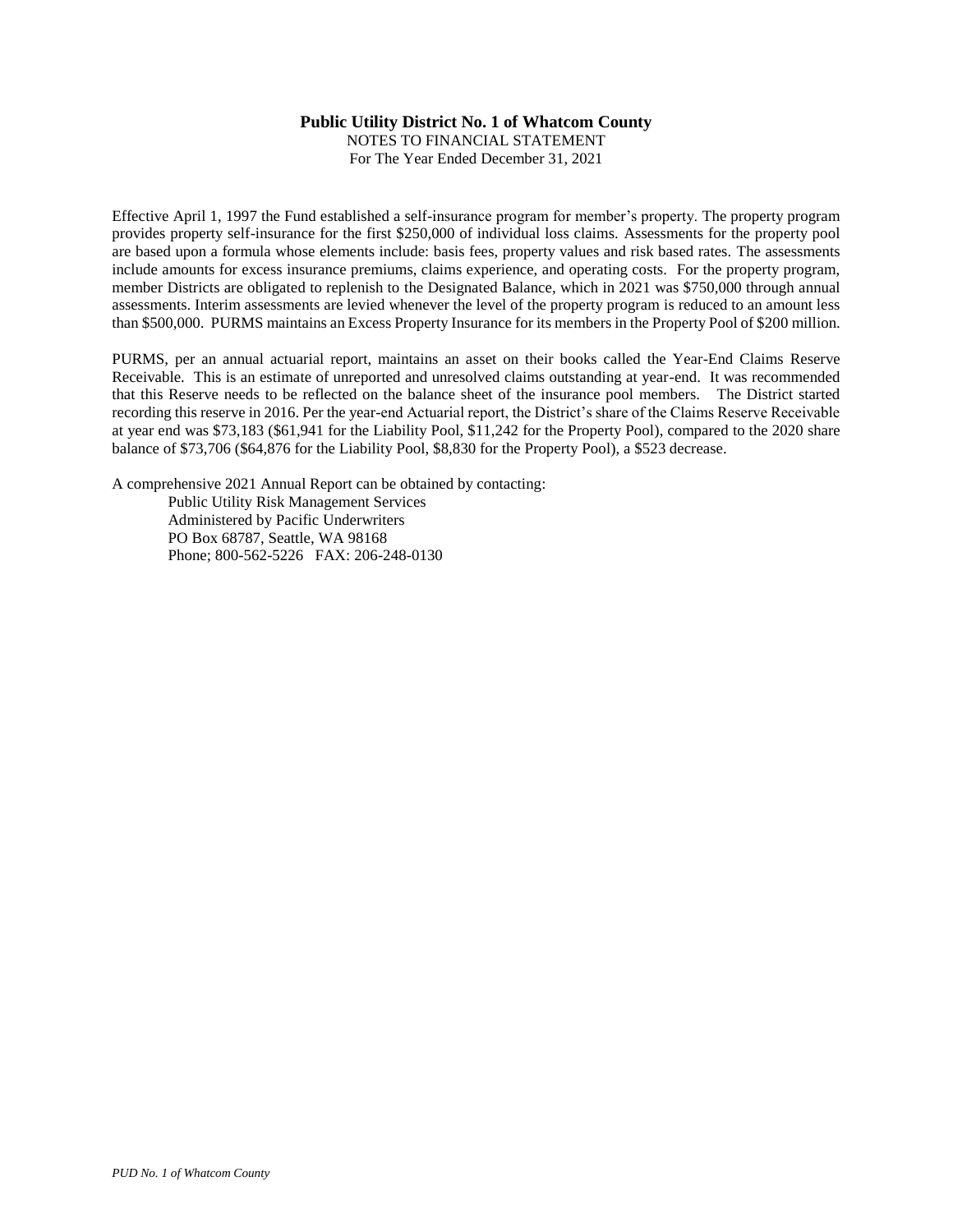NOTES TO FINANCIAL STATEMENT

For The Year Ended December 31, 2021

Risk pool insurance premiums and pool assessments for the District were as follows for 2021 and 2020:

| <b>INVOICE</b>    |                           |                  |                                     |    | PREMIUM /         |       |    | <b>DISTRICT</b> |
|-------------------|---------------------------|------------------|-------------------------------------|----|-------------------|-------|----|-----------------|
| <b>DATE</b>       | <b>CARRIER</b>            | <b>TYPE</b>      | <b>KIND</b>                         |    | <b>ASSESSMENT</b> |       |    | COST            |
|                   |                           |                  |                                     |    |                   |       |    |                 |
| <b>PURMS 2020</b> |                           |                  |                                     |    |                   |       |    |                 |
|                   | <b>LIABILITY</b>          |                  |                                     |    |                   |       |    |                 |
| 1/7/2020          | <b>AEGIS</b>              | <b>LIABILITY</b> | LIAB \$35M EXCESS \$1M              | S  | 1,543,623         |       |    |                 |
| 1/7/2020          | <b>EIM</b>                | <b>LIABILITY</b> | LIAB \$65M EXCESS \$36M             |    | 507,750           | 1.47% | S. | 30,255          |
| 6/22/2020         | <b>AEGIS</b>              | <b>LIABILITY</b> | PROF LIAB [E&O] \$35M EXCESS \$500K |    | 175,649           | 1.47% |    | 2.591           |
| 7/6/2020          | <b>GENERAL ASSESSMENT</b> | <b>LIABILITY</b> | <b>LIAB GENRL ASSESS</b>            |    | 501,238           | 1.69% |    | 8,472           |
| 7/15/2020         | <b>GENERAL ASSESSMENT</b> | <b>LIABILITY</b> | <b>LIAB GENRL ASSESS</b>            |    | 973,378           | 1.69% |    | 16,457          |
| 11/19/2020        | <b>BEAZLEY</b>            | <b>LIABILITY</b> | CYBER POLICY \$10M EXCESS \$500K    |    | 141,587           | 1.53% |    | 2.162           |
| 12/3/2020         | <b>GENERAL ASSESSMENT</b> | <b>LIABILITY</b> | <b>LIAB GENRL ASSESS</b>            |    | 508,017           | 1.69% |    | 8,586           |
| 12/31/2020        | <b>GENERAL ASSESSMENT</b> | <b>LIABILITY</b> | <b>LIAB GENRL ASSESS</b>            |    | 60.266            | 1.61% |    | 972             |
|                   |                           |                  |                                     | \$ | 4,411,509         | 1.58% | \$ | 69,494          |
|                   |                           |                  |                                     |    |                   |       |    |                 |
|                   | <b>PROPERTY</b>           |                  |                                     |    |                   |       |    |                 |
| 4/2/2020          | NATIONAL UNION & HOMESITE | <b>PROPERTY</b>  | \$200M EXCESS \$250K                |    | 1,485,759         | 2.27% |    | 33,757          |
| 7/6/2020          | <b>GENERAL ASSESSMENT</b> | <b>PROPERTY</b>  | PROP GENRL ASSESS                   |    | 282,221           | 3.08% |    | 8.697           |
| 12/31/2020        | <b>GENERAL ASSESSMENT</b> | <b>PROPERTY</b>  | PROP GENRL ASSESS                   |    | 171,931           | 3.01% |    | 5,169           |
|                   |                           |                  |                                     | \$ | 1,939,911         | 2.45% | \$ | 47,624          |
|                   |                           |                  |                                     |    |                   |       |    |                 |
| <b>PURMS 2021</b> |                           |                  |                                     |    |                   |       |    |                 |
|                   | <b>LIABILITY</b>          |                  |                                     |    |                   |       |    |                 |
| 1/6/2021          | <b>AEGIS</b>              | <b>LIABILITY</b> | LIAB \$35M EXCESS \$1M              |    | 1,812,655         |       |    |                 |
| 1/6/2021          | <b>EIM</b>                | <b>LIABILITY</b> | LIAB \$65M EXCESS \$36M             |    | 609,300           | 1.48% |    | 35,951          |
| 7/15/2021         | <b>AEGIS</b>              | <b>LIABILITY</b> | PROF LIAB [E&O] \$35M EXCESS \$500K |    | 206,213           | 1.48% |    | 3,061           |
| 8/27/2021         | <b>GENERAL ASSESSMENT</b> | <b>LIABILITY</b> | <b>LIAB GENRL ASSESS</b>            |    | 502,256           | 1.70% |    | 8,533           |
| 12/1/2021         | EVEREST NATIONAL          | <b>LIABILITY</b> | <b>FRONTING POLICY</b>              |    | 5,000             | 1.48% |    | 74              |
| 12/1/2021         | <b>BEAZLEY</b>            | <b>LIABILITY</b> | CYBER POLICY \$5M EXCESS \$1M       |    | 382,875           | 1.70% |    | 6,509           |
| 12/31/2021        | <b>GENERAL ASSESSMENT</b> | <b>LIABILITY</b> | <b>LIAB GENRL ASSESS</b>            |    | 296,774           | 1.70% |    | 5,044           |
|                   |                           |                  |                                     | \$ | 3,815,073         | 1.55% | \$ | 59.171          |
|                   |                           |                  |                                     |    |                   |       |    |                 |
|                   | <b>PROPERTY</b>           |                  |                                     |    |                   |       |    |                 |
| 4/6/2021          | NATIONAL UNION & HOMESITE | <b>PROPERTY</b>  | \$200M EXCESS \$250K                |    | 1,843,877         | 2.29% |    | 42,247          |
| 8/13/2021         | <b>GENERAL ASSESSMENT</b> | <b>PROPERTY</b>  | PROP GENRL ASSESS                   |    | 262,473           | 2.99% |    | 7,857           |
| 12/31/2021        | <b>GENERAL ASSESSMENT</b> | PROPERTY         | PROP GENRL ASSESS                   |    | 176,118           | 3.01% |    | 5,301           |
|                   |                           |                  |                                     | \$ | 2,282,468         | 2.43% | \$ | 55,405          |

#### **NOTE 15 – COVID-19 PANDEMIC**

In February 2020, the Governor of the state of Washington declared a state of emergency in response to the spread of COVID-19. Precautionary measures to slow the spread of the virus continued throughout 2021. These measures included limitations on business operations, public events, gatherings, travel, and in-person interactions.

In March 2020, the District transitioned to skeleton staffing on site and remote workstations where possible. The office closed to any non-essential, non-staff and moved to online commission meetings, following the direction of the governor. In July of 2021, the staff returned to a full complement in the office, but due to the size and configuration of the conference room, has continued to hold commission meetings online. The District experienced little to no loss of revenue due to the pandemic. Where the District has felt the effect is in the increase in cost and delay in materials and construction related work.

The length of time these measures will continue to be in place, and the full extent of the direct or indirect financial impact on the District is unknown at this time.

#### **NOTE 16 – SUBSEQUENT EVENTS**

In February 2022, Chris Heimgartner replaced Stephan Jilk as General Manager.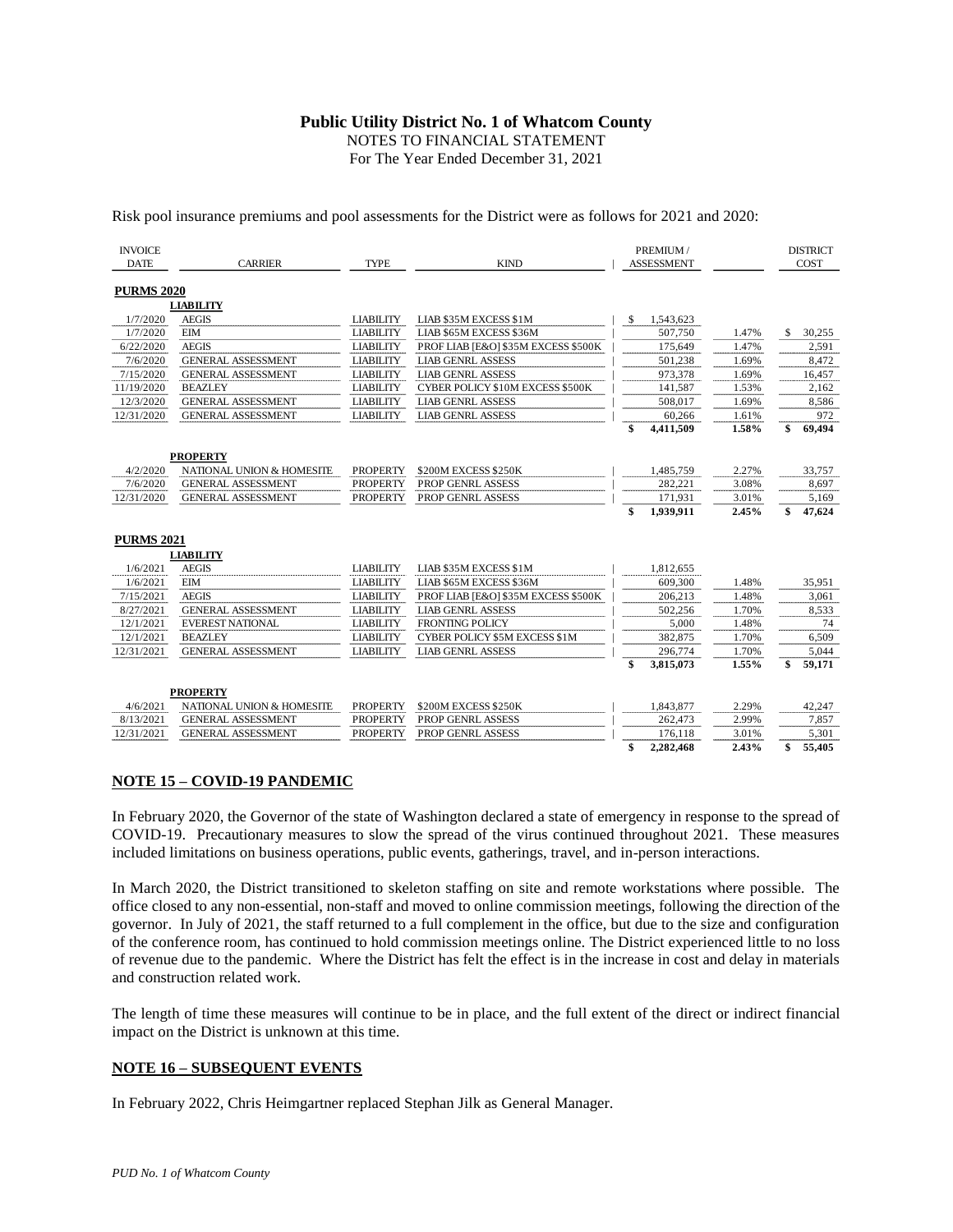### **NOTE 17 – ASSET RETIREMENT OBLIGATIONS (ARO)**

The District, per the guidelines set forth by GASB 83, has identified four possible assets that would fall under the ARO guidelines.

- Cell tower the District currently owns a cell tower, which is used for communications between District facilities. The District has an easement with the City of Ferndale who owns the land where the tower is located. Space is also rented out on this tower to AT&T. The District is moving towards internal communication being done via fiber instead of radio. That would allow the District to remove itself from the tower. The District is currently investigating selling the tower.
- $\bullet$  Distribution and Transmission line systems  $-A$  small portion of our electric transmission lines cross federal or state owned lands. The transmission lines are a critical piece of our electric system and there are no foreseeable plans on retiring the system. The existing structure is on a replacement schedule for continued use indefinitely.
- Water Treatment Plants Our two water treatment plants are used to process non-potable water used for irrigation or industrial purposes. Therefore, we do not have the chemical use that a potable plant would have. Chlorine is used minimally to control algae in the summer and the coagulant sludge is tested annually for toxicity. Additionally, the District has not received any Department of Health orders. Water treatment plant 1 is in the process of being upgraded and water treatment plant 2 was rebuilt in 2014. The existing water treatment plants do not have a foreseeable end of life. They will continually be rebuilt as needed.
- Wells The District currently has three wells. One well is located at a customer's location and feeds their potable system. The two remaining wells are located in the Grandview system and feed the fire and potable systems. Since the intertie with the Industrial Water System, the well feeding the Grandview fire system is not needed, but is being evaluated to its use in the potable system.

No asset retirement obligations have been recognized on the financial statements due to the cost not being reasonably estimable for reasons noted above.